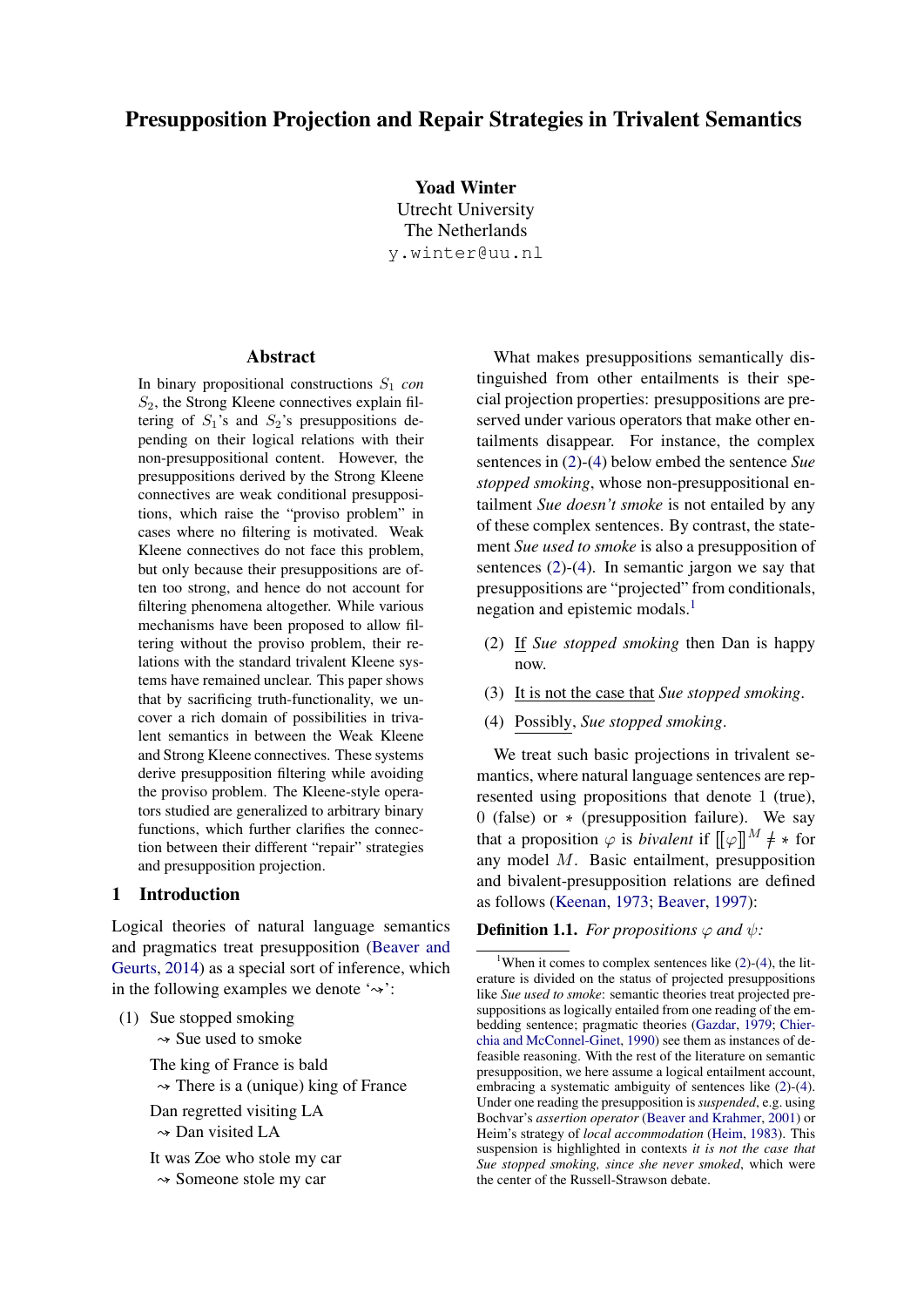$\varphi \Rightarrow \psi \equiv \varphi$  entails  $\psi$  *if for every model M*: *if*  $\llbracket \phi \rrbracket^M = 1$  *then*  $\llbracket \psi \rrbracket^M = 1$  $\varphi \rightarrow \psi \equiv \varphi$  presupposes  $\psi$  *if for every model*  $M:$  *if*  $\llbracket \varphi \rrbracket^M \neq *$  *then*  $\llbracket \psi \rrbracket^M = 1$ 

 $\psi = MBP(\varphi) = \psi$  *is the maximal bivalent* **presupposition** *(MBP)* of  $\varphi$  *if* 

*for every model*  $M$ :  $\llbracket \varphi \rrbracket^M \neq * \text{ iff } \llbracket \psi \rrbracket^M = 1$ 

To construct elementary presuppositional propositions from bivalent propositions, we employ Blamey's *transplication* operation on bivalent propositions [\(Blamey,](#page-12-7) [1986;](#page-12-7) [Beaver and](#page-12-5) [Krahmer,](#page-12-5) [2001\)](#page-12-5). For bivalent propositions  $\varphi_1$  and  $\varphi_2$ , the transplication  $(\varphi_1 : \varphi_2)$  is defined by:

$$
\begin{bmatrix} [(\varphi_1:\varphi_2)] \end{bmatrix}^M = \begin{cases} [[\varphi_2]]^M & [[\varphi_1]]^M = 1 \\ * & [[\varphi_1]]^M = 0 \end{cases}
$$

For instance, using the bivalent propositions *US* and *S*, we employ the following treatments of simple natural language sentences:

- <span id="page-1-0"></span>(5) a. Sue used to smoke *US*
	- b. Sue doesn't smoke  $\neg S$
	- c. Sue stopped smoking  $(US: -S)$

In this analysis, [\(5c](#page-1-0)) entails but doesn't presuppose [\(5b](#page-1-0)), and presupposes (hence entails) [\(5a](#page-1-0)), as intuitively required. Furthermore, [\(5a](#page-1-0)) is the maximal bivalent presupposition of [\(5c](#page-1-0)).

For any bivalent  $\varphi_1, \varphi_2$  and  $\psi$ , the implication operator in the Weak Kleene system (WK, Table [1\)](#page-1-1) satisfies the following:

$$
(WK_1) \quad MBP((\varphi_1 : \varphi_2) \to \psi) = \varphi_1
$$

For instance, in sentence  $(2)$ , property  $(WK_1)$  correctly accounts for the projection of the presupposition *Sue used to smoke*. Implication in the Strong Kleene system (SK, Table [2\)](#page-1-2) supports a weaker presupposition:

$$
(SK1) \text{ MBP}((\varphi_1 : \varphi_2) \to \psi) = \varphi_1 \lor \psi
$$

This property means that SK implication expects sentence [\(2\)](#page-0-0) to presuppose *Sue used to smoke or Dan is happy*, invoking the intuitively irrelevant disjunct *Dan is happy*. This kind of derivation of irrelevant disjuncts in presuppositions is referred to as the "proviso problem" [\(Geurts,](#page-12-8) [1996\)](#page-12-8), and appears with all SK connectives (see e.g. [\(10\)](#page-2-0) below).

<span id="page-1-1"></span>

| $\begin{array}{c c}\n\hline\n- & 0 & 1 \\ 0 & 1 & 0 \\ \ast & \ast\n\end{array}$                                         |  |  | $\wedge$ 0 1 *                                                                                                        |  |
|--------------------------------------------------------------------------------------------------------------------------|--|--|-----------------------------------------------------------------------------------------------------------------------|--|
|                                                                                                                          |  |  |                                                                                                                       |  |
|                                                                                                                          |  |  | $\begin{array}{c cccc} 0 & 0 & 0 & * \\ 1 & 0 & 1 & * \\ * & * & * & * \end{array}$                                   |  |
|                                                                                                                          |  |  |                                                                                                                       |  |
|                                                                                                                          |  |  |                                                                                                                       |  |
|                                                                                                                          |  |  |                                                                                                                       |  |
|                                                                                                                          |  |  |                                                                                                                       |  |
|                                                                                                                          |  |  |                                                                                                                       |  |
| $\begin{array}{c ccccc}\n\vee & 0 & 1 & * \\ \hline\n0 & 0 & 1 & * \\ 1 & 1 & 1 & * \\ \star & * & * & * \\ \end{array}$ |  |  | $\begin{array}{c cccc} \rightarrow & 0 & 1 & * \\ \hline 0 & 1 & 1 & * \\ 1 & 0 & 1 & * \\ * & * & * & * \end{array}$ |  |

Table 1: Weak Kleene (WK) connectives

<span id="page-1-2"></span>

| $\begin{array}{c c}\n\hline\n- & 0 & 1 \\ \hline\n0 & 1 & 0 \\ \hline\n\ast & \ast\n\end{array}$                            |  |  | $\wedge$ 0 1 *                                                                                                        |  |
|-----------------------------------------------------------------------------------------------------------------------------|--|--|-----------------------------------------------------------------------------------------------------------------------|--|
|                                                                                                                             |  |  | $\begin{array}{c cccc} 0 & 0 & 0 & 0 \\ 1 & 0 & 1 & * \\ * & 0 & * & * \end{array}$                                   |  |
|                                                                                                                             |  |  |                                                                                                                       |  |
|                                                                                                                             |  |  |                                                                                                                       |  |
|                                                                                                                             |  |  |                                                                                                                       |  |
|                                                                                                                             |  |  |                                                                                                                       |  |
| $v \mid 0 \quad 1 \quad *$                                                                                                  |  |  |                                                                                                                       |  |
|                                                                                                                             |  |  |                                                                                                                       |  |
| $\begin{array}{c cccc}\n\cdot & 0 & 0 & 1 & * \\ \hline\n0 & 0 & 1 & * \\ 1 & 1 & 1 & 1 \\ \ast & * & 1 & * \\ \end{array}$ |  |  | $\begin{array}{c cccc} \rightarrow & 0 & 1 & * \\ \hline 0 & 1 & 1 & 1 \\ 1 & 0 & 1 & * \\ * & * & 1 & * \end{array}$ |  |

Table 2: Strong Kleene (SK) connectives

However, as has been often observed [\(Peters,](#page-12-9) [1979;](#page-12-9) [Beaver,](#page-12-2) [1997\)](#page-12-2), other cases of presupposition projection reveal substantial advantages to SK connectives over WK connectives in terms of their linguistic adequacy. Let us consider for example the following sentence:

<span id="page-1-3"></span>(6) If Sue used to smoke, she stopped smoking.

Sentence [\(6\)](#page-1-3), unlike [\(2\)](#page-0-0), is not felt to presuppose that Sue used to smoke, and similarly sentence [\(7\)](#page-1-4) below:

<span id="page-1-4"></span>(7) If Sue used to smoke Marlboros, she stopped smoking.

In semantic jargon, we say that sentences [\(6\)](#page-1-3) and [\(7\)](#page-1-4) are cases of presupposition *filtering*. In these sentences, the antecedent *Sue used to smoke* (*Marlboros*) entails the presupposition *Sue used to smoke* of the consequent. As a result, that presupposition gets "filtered out" and is not projected as an entailment of the conditional sentence. Such linguistic facts about filtering are accounted for by SK connectives but not by WK connectives. For WK and SK implication, this is exemplified by the following facts for any bivalent  $\varphi, \psi_1$  and  $\psi_2$ :

$$
\begin{aligned} \text{(WK}_2) \quad \text{MBP}(\varphi \to (\psi_1 : \psi_2)) &= \psi_1 \\ \text{(SK}_2) \quad \text{MBP}(\varphi \to (\psi_1 : \psi_2)) &= \varphi \to \psi_1 \end{aligned}
$$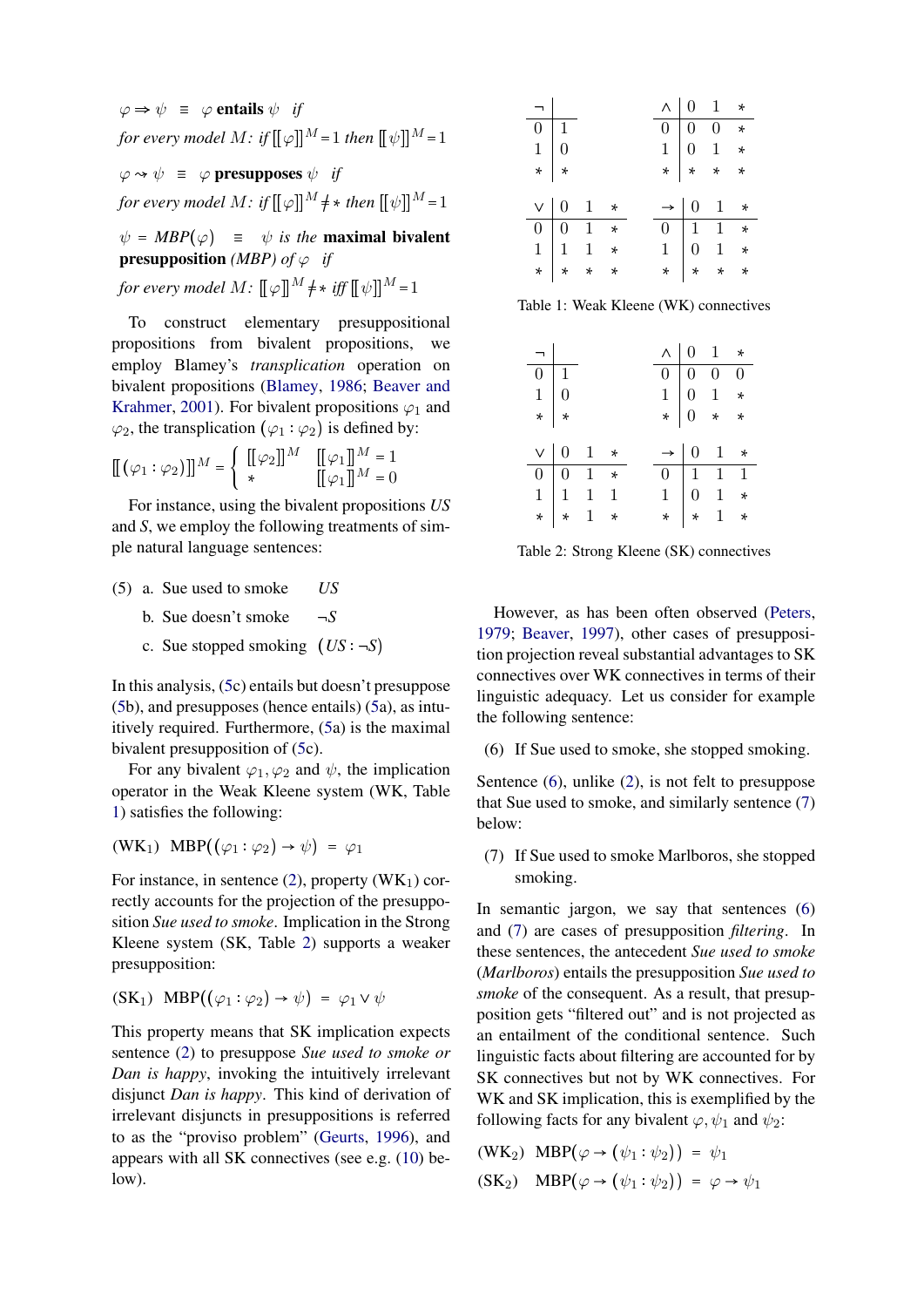Thus, for sentences [\(6\)](#page-1-3) and [\(7\)](#page-1-4), WK implication counter-intuitively expect the MBP to be *Sue used to smoke*. By contrast,  $(SK_2)$  correctly expects the MBPs of these sentences to be tautological, which accounts for presupposition filtering.

Conditional MBPs as in the SK system have been argued to also be intuitively correct in cases that do not involve simple filtering [\(Karttunen and](#page-12-10) [Peters,](#page-12-10) [1979;](#page-12-10) [Heim,](#page-12-6) [1983;](#page-12-6) [Beaver,](#page-12-11) [2001\)](#page-12-11). For instance, let us consider sentence [\(8\)](#page-2-1) below:

<span id="page-2-1"></span>(8) If Sue used to smoke, she stopped smoking Marlboros.

In this conditional sentence, the antecedent is asymmetrically entailed by the consequent. Fact  $(WK_2)$  above means that the WK implication operator expects the MBP of [\(8\)](#page-2-1) to be *Sue used to smoke Marlboros*. This is incorrect, for such an MBP would entail the antecedent in sentence  $(8)$ , with would counter-intuitively treat the sentence as equivalent to the non-conditional sentence *Sue stopped smoking Marlboros*. To avoid this problem, [Karttunen and Peters](#page-12-10) [\(1979\)](#page-12-10) and others proposed treatments where the MBP of sentence [\(8\)](#page-2-1) is as paraphrased below:

(9) If Sue used to smoke, she used to smoke Marlboros.

When analyzed as a material implication, this conditional statement is also what fact  $(SK_2)$  about Strong Kleene implication expects as the MBP of sentence  $(8)$ .

To summarize, while both the WK implication and the SK implication deal with basic projection problems, they are facing complementary difficulties. The WK implication often "projects too much", failing to filter out presuppositions in the consequent, or at least conditionalize them. In other cases, however, WK implication is advantageous to the conditional presuppositions derived by the SK implication. These SK-based presuppositions are often too weak, and lead to the so-called "proviso problem" for SK implication.

Similar puzzles appear with the other binary propositional connectives in the Kleene truth tables. For instance, the WK and SK conjunction connectives satisfy the following:

(WK<sub>3</sub>) MBP( $\varphi \wedge (\psi_1 : \psi_2)$ ) =  $\psi_1$  $(SK_3) \quad MBP(\varphi \wedge (\psi_1 : \psi_2)) = \varphi \rightarrow \psi_1$ 

For instance, with *EX*, *S*/*SM* and *US*/*USM* for "Sue exercises", "Sue smokes (Marlboros)" and "Sue used to smoke (Marlboros)", respectively, this leads to the following analyses of the sentences below:

<span id="page-2-0"></span>(10) Sue exercises a lot and stopped smoking  $\sim$  Sue used to smoke

by (WK<sub>3</sub>): MBP
$$
(EX \land (US : \neg S)) = US
$$
  
  $\checkmark$  (no proviso problem)

by (SK<sub>3</sub>): MBP
$$
(EX \land (US : \neg S)) = EX \rightarrow US
$$
  
**X** (proviso problem)

<span id="page-2-5"></span>(11) Sue used to smoke Marlboros and stopped smoking

 $\frac{1}{2}$  Sue used to smoke

by (WK<sub>3</sub>): MBP(
$$
USM \wedge (US : \neg S
$$
)) = US  
**X** (no filtering)

- by  $(SK_3)$ : MBP $(USM \wedge (US : \neg S)) = USM \rightarrow US$  $\checkmark$  (tautological presupposition, hence filtering)
- <span id="page-2-4"></span>(12) Sue used to smoke and stopped smoking Marlboros

 $\frac{1}{2}$  $\frac{1}{2}$  $\frac{1}{2}$  Sue used to smoke Marlboros<sup>2</sup>

- by (WK<sub>3</sub>): MBP(*US*  $\land$  (*USM* :  $\neg SM$ )) = *USM*  $\boldsymbol{\chi}$  (no filtering or conditional presupposition)
- by  $(SK_3)$ : MBP $(US \wedge (USM : \neg SM)) = US \rightarrow USM$ ✓ (conditional presupposition)

Table [3](#page-2-3) summarizes the theoretical puzzle for the WK and SK connectives. To solve this puzzle, we should like a trivalent account of presupposition projection to avoid proviso-like presuppositions while allowing presupposition filtering and conditional presuppositions. This paper proposes such an account, by considering the possibilities that open up once we renounce the truthfunctionality of the WK and SK connectives.

<span id="page-2-3"></span>

|     |   | Filtering Conditional No Proviso |  |
|-----|---|----------------------------------|--|
|     |   | presuppositions                  |  |
| WK. | X | x                                |  |
| SK. |   |                                  |  |

Table 3: Kleene systems and presupposition projection

<span id="page-2-2"></span><sup>2</sup>To see that *Sue used to smoke Marlboros* is not simply presupposed by the sentence in [\(12\)](#page-2-4), we should look at sentences where such conjunctions are embedded, as in: *if Sue used to smoke and stopped smoking Marlboros, then she might be smoking now other brands of cigarettes*. This makes it clear that the statement *Sue used to smoke Marlboros* is not projected as a presupposition of the conditional, hence, reasonably, also not of the conjunction that it contains.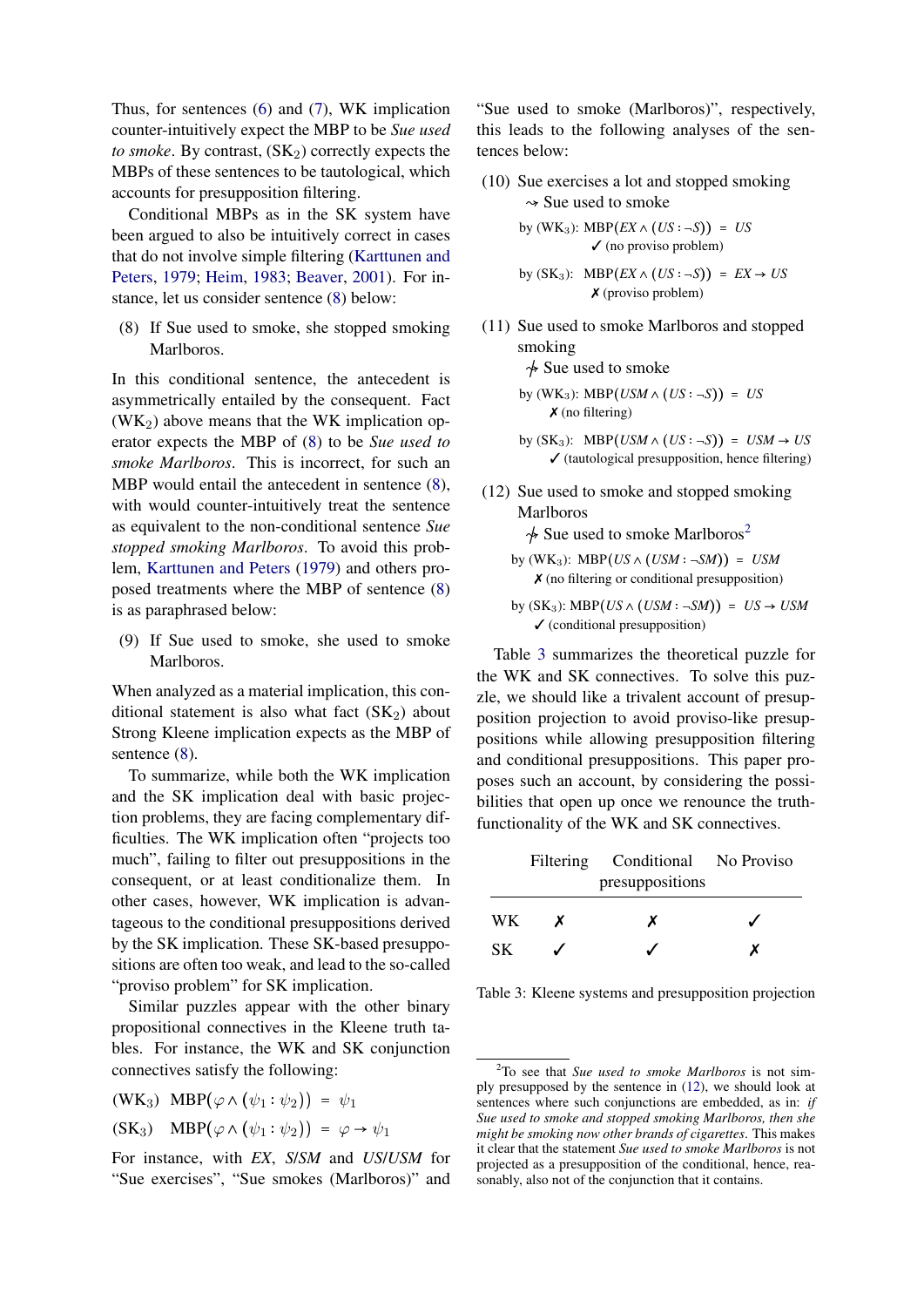## <span id="page-3-3"></span>2 Kleene systems of intermediate strength

This section develops two trivalent systems that on the one hand account for presupposition filtering and conditional presuppositions, and on the other hand avoid the unnecessarily weak presuppositions that lead to the "proviso problem" with SK connectives. This account involves employing inferential relations between arguments of binary propositional operators. While such inferences between operands have occasionally been employed under various assumptions [\(Beaver,](#page-12-12) [1999;](#page-12-12) [Las](#page-12-13)[siter,](#page-12-13) [2012;](#page-12-13) [Mandelkern,](#page-12-14) [2016\)](#page-12-14), we aim here to employ them within a purely trivalent semantics that allows a better insight the role of Kleene connectives in natural language semantics, in search for a linguistically adequate "intermediate" triva-lent semantics in between WK and SK.<sup>[3](#page-3-0)</sup>

### 2.1 Entailment relations and presupposition filtering

Let us first reconsider the contrast between sentences [\(10\)](#page-2-0) and [\(11\)](#page-2-5), which are restated below:

- [\(10'](#page-2-0)) Sue exercises a lot and stopped smoking.
- [\(11'](#page-2-5)) Sue used to smoke Marlboros and stopped smoking.

As we saw, sentence [\(10\)](#page-2-0) intuitively presupposes that *Sue stopped smoking*, whereas sentence [\(11\)](#page-2-5) does not. This kind of difference in filtering is often analyzed in terms of whether the presupposition of the second conjunct is entailed by the first conjunct [\(Mandelkern,](#page-12-14) [2016\)](#page-12-14). In example [\(11\)](#page-2-5) the first conjunct *Mary used to smoke Marlboros* entails the MBP *Sue used to smoke* of the second conjunct. Such an entailment is missing in [\(10\)](#page-2-0). These facts are used as the source of filtering in [\(11\)](#page-2-5) and the lack thereof in [\(10\)](#page-2-0).

Formalizing this filtering principle in trivalent semantics, we get the following restriction on the interpretation of  $\varphi \wedge \psi$ :

<span id="page-3-1"></span>(13) Left-to-right filtering in conjunctions  $\varphi \wedge \psi$ : If  $\varphi \Rightarrow \text{MBP}(\psi)$ , then  $\text{MBP}(\varphi) \Rightarrow \text{MBP}(\varphi \land \psi)$ 

In words: if the left-hand conjunct  $\varphi$  in a conjunction  $\varphi \wedge \psi$  entails the maximal presupposition of the right-hand conjunct  $\psi$ , then that presupposition gets "filtered out", i.e. all presuppositions of  $\varphi \wedge \psi$  are inherited from  $\varphi$ . In example [\(11\)](#page-2-5), the left-hand conjunct (*Sue used to smoke*) is bivalent, hence [\(13\)](#page-3-1) correctly expects the conjunction to also be bivalent. This accounts for the "filtering" of the presupposition in the right-hand conjunct. At the same time, [\(13\)](#page-3-1) on its own does not expect filtering in [\(10\)](#page-2-0), where the entailment  $\varphi \Rightarrow \text{MBP}(\psi)$  does not hold.

As illustrated by the WK analysis of sentence [\(11\)](#page-2-5) (section [1\)](#page-0-3), WK conjunction does not satisfy the condition in [\(13\)](#page-3-1), hence its failure to account for filtering phenomena in such sentences. By contrast, the following fact about SK conjunction makes it clear that it does satisfy [\(13\)](#page-3-1):

<span id="page-3-2"></span>(14) 
$$
[[MBP(\varphi \wedge_{SK} \psi)]]^{M} =
$$

$$
\begin{cases} 1 & ([[MBP(\varphi)]]^{M} = 1 \text{ and } [[MBP(\psi)]]^{M} = 1) \\ \text{or } [[\varphi]]^{M} = 0 \text{ or } [[\psi]]^{M} = 0 \\ 0 & \text{otherwise} \end{cases}
$$

Fact [\(14\)](#page-3-2) about SK conjunction leads to its desirable filtering property, but it also leads to proviso problems as in [\(10\)](#page-2-0), for there are cases where the entailment  $\varphi \Rightarrow \text{MBP}(\psi)$  does *not* hold, but SK conjunction admits models where  $\llbracket \varphi \wedge \psi \rrbracket^M$  is bivalent although  $[ [\psi]]^M = * -$  namely, the models M where  $[[\varphi]]^M = 0$ .

To address these problems of the WK and SK systems, it is useful to first observe their take on the following question:

(Q) Let  $op_2$  be a *bivalent* binary propositional operator, and let  $op_3$  be the corresponding *trivalent* operator. Which formulas  $\varphi, \psi$  and models M admit a bivalent value for  $\llbracket \varphi \, op_3 \, \psi \rrbracket^M$ when  $[[\varphi]]^M = \ast$  or  $[[\psi]]^M = \ast$ ?

The WK system treats the value  $\cdot$  as "nonsense", and accordingly, its answer on (Q) is "no formulas, and no models".

The SK system treats the value  $'$  as "unknown", and uses the fact that certain values of an argument of a binary function may determine the result of the function regardless of the value

<span id="page-3-0"></span><sup>&</sup>lt;sup>3</sup>The present modification of Kleene systems is orthogonal to the familiar proposal in [\(Peters,](#page-12-9) [1979\)](#page-12-9), where the "intermediate" Kleene system is aimed to treat left-right asymmetries of presupposition projection with binary connectives [\(Mandelkern et al.,](#page-12-15) [2017\)](#page-12-15). This kind of asymmetry does not concern "proviso problems" that result from presuppositions of the righthand operand, which are the focus of the present paper. Peters's asymmetries are introduced in the current non-truth-functional proposal (see note [6](#page-4-0) below), but if needed they can also be removed.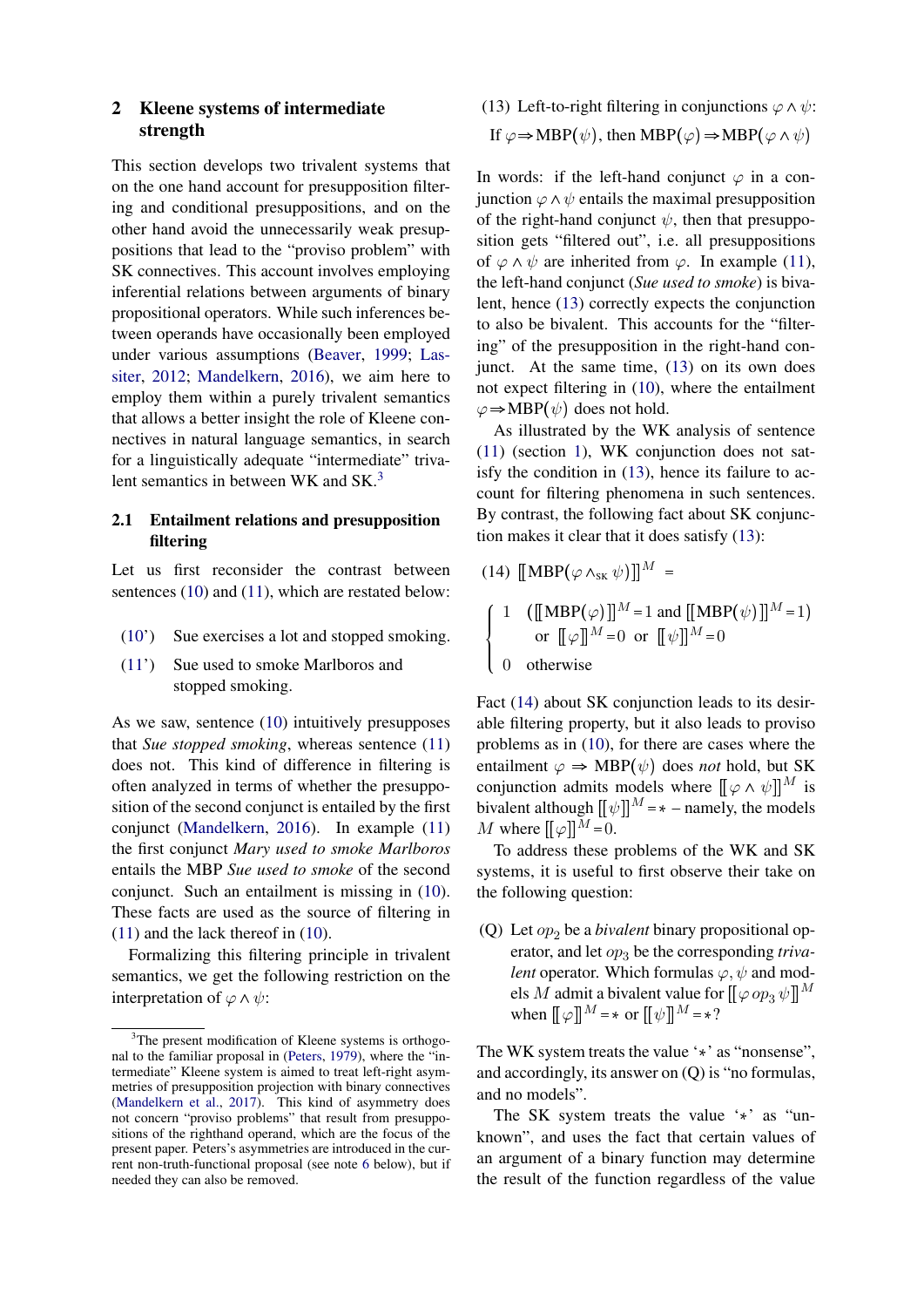of the other argument. For the standard bivalent connectives, these "decisive values" are 0 for both operands of conjunction, 1 for both operands of disjunction, and 0/1 respectively for the left-hand/righthand operand of implication.<sup>[4](#page-4-1)</sup> The answer of the SK system to (Q) may then be expressed as follows:

 $(A_1)$  **SK's answer on (Q)**: All formulas, and any model where the value  $[[\varphi]]^M$  or  $[[\psi]]^M$  determines the result of  $op_2$ .

> (*Motivation*: extract as much information as possible from known values)

The proviso problem demonstrates that for natural language, the answer in  $(A_1)$  is too liberal. The problem lies in the fact that the SK answer allows "saving" a formula  $\varphi op_3 \psi$  from having a '\*' value in some model, with no respect to whether the formula can also be "saved" in the same way in other models. Thus, supposing that the second conjunct in sentence [\(10\)](#page-2-0) involves a presupposition failure, we see that SK incorrectly "saves" the conjunction from failure if the first conjunct is false. At the same time, SK correctly treats such a conjunction as a failure in models where the first conjunct is true. We consider this "global instability" of the way failures are handled in SK as the source of the proviso problem. Instead of  $(A_1)$ , we propose a "globally stable" variant of SK's answer to (Q). Since this answer minimally strengthened WK, we refer to the system on which it is based as 'WK<sup>+</sup>'. The "WK<sup>+</sup> answer" is informally stated below:

 $(A_2)$  WK<sup>+</sup> answer on (Q): Only formulas where a failure of one operand guarantees that the other operand also fails, or else has a value that determines the result of  $op_2$ .

> (*Motivation*: extract as much information as possible from known values in formulas that can be globally saved from failure)

This answer, put informally here, summarizes a common linguistic intuition about the contrast between sentences  $(10)$  and  $(11)$ . In sentence  $(11)$  it is guaranteed than whenever the second conjunct fails, the first conjunct is *false*. This is the value that determines the result of bivalent conjunction, hence can "save" the formula from failing. $5$  There is no such guarantee for sentence [\(10\)](#page-2-0). Thus, answer  $(A_2)$  employs the general SK reasoning, but only for "saving", or "repairing", some of the presupposition failures that SK addresses: those failures that can be globally saved from failing the formula (or, using another metaphor: can be globally "repaired").

Following this reasoning, in [\(15\)](#page-4-3) below we define a conjunction operator that, like SK conjunction, satisfies the condition in [\(13\)](#page-3-1), but without the general property [\(14\)](#page-3-2). The operator in [\(15\)](#page-4-3) "strengthens" WK conjunction to satisfy property [\(13\)](#page-3-1), hence we refer to it as a *strengthened WK* (WK ) conjunction operator, which is denoted  $\cdot_{\mathsf{w}\mathsf{w}}$ :

## <span id="page-4-3"></span>(15) Conjunction in  $\mathbf{W}\mathbf{K}^+$ :

For propositional formulas  $\varphi$  and  $\psi$ , with M a class of models and  $M \in \mathcal{M}$  s.t.  $[[\varphi]]^M$  and  $[[\psi]]^M$  are inductively specified, we define:

$$
[[\varphi \wedge_{\text{wk}} \psi]]^M =
$$
\n
$$
\begin{cases}\n[[\varphi \wedge \psi]]^M & [[\varphi]]^M \neq * \text{ and } [[\psi]]^M \neq * \\
[[\varphi]]^M & [[\psi]]^M = * \text{ and } \forall M' \in \mathcal{M}: \\
& \text{if } [[\psi]]^{M'} = * \text{ then } [[\varphi]]^{M'} \neq 1 \\
& \text{otherwise}\n\end{cases}
$$

The first clause in definition [\(15\)](#page-4-3) standardly retains bivalent conjunction. The second clause makes sure to respect the condition  $(13)$ . <sup>[6](#page-4-0)</sup> An advantage of the  $A_{\text{WK}}$  operator over SK conjunction is the avoidance of proviso problems as in [\(10\)](#page-2-0): falsity of  $\varphi$  entails falsity of  $\varphi \wedge_{\text{wK}} \psi$  only if the condition in the second clause of definition [\(15\)](#page-4-3) holds, which is not the case in [\(10\)](#page-2-0). Formally, for any bivalent propositions  $\varphi, \psi_1$  and  $\psi_2$ , we observe the following fact on the WK,  $\overline{W}$  and SK conjunction operators:

<span id="page-4-1"></span><sup>4</sup> Some bivalent connectives, specifically exclusive disjunction, do not have decisive values. For such connectives, the "WK and SK answers" above give identical results, as they do for formulas like  $(\varphi \lor \psi) \land \neg (\varphi \land \psi)$ .

<span id="page-4-2"></span><sup>5</sup>Cases where both conjuncts fail are discussed below.

<span id="page-4-0"></span> $6$ Note that this clause is asymmetric: it makes  $\text{WK}^+$  conjunction respect the condition in [\(13\)](#page-3-1), but not the symmetric condition (if  $\psi \Rightarrow \text{MBP}(\varphi)$ , then  $\text{MBP}(\psi) \Rightarrow \text{MBP}(\varphi \land \psi)$ ). Modifying [\(15\)](#page-4-3) into a symmetric version is straightforward, but it is questionable if such left-right symmetry (similar to that of the SK connectives) would be empirically motivated, as it would expect right-to-left filtering, which is empirically dubious [\(Peters,](#page-12-9) [1979;](#page-12-9) [Mandelkern et al.,](#page-12-15) [2017\)](#page-12-15). Thus, to simplify the presentation in this paper, we here only define operators that derive asymmetric filtering and conditional presuppositions.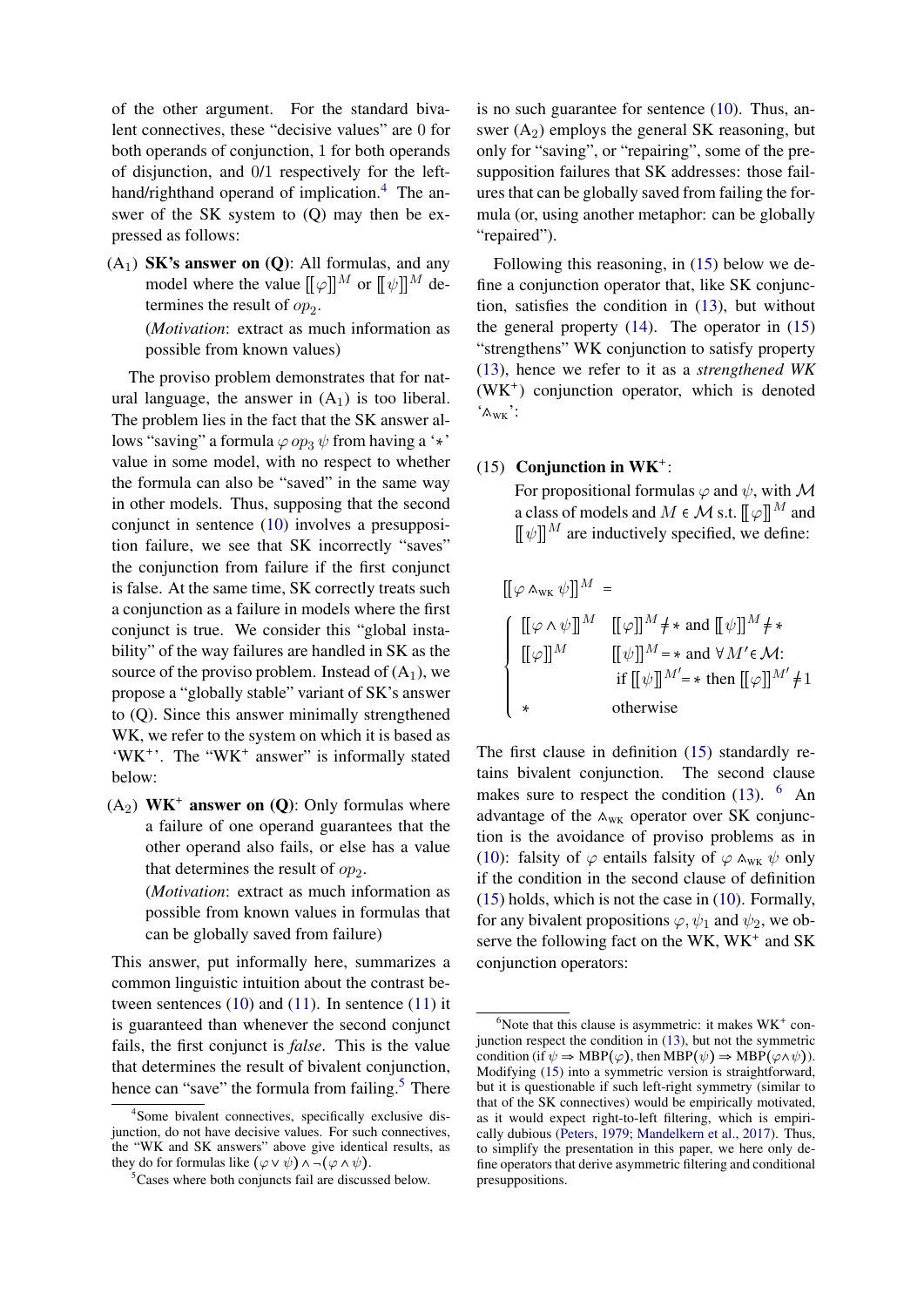<span id="page-5-0"></span>(16) Assuming that  $\varphi \Rightarrow \psi_1$ , we have:

WK $\boldsymbol{X}$  MBP $(\varphi \wedge_{\text{wK}} (\psi_1 : \psi_2)) = \psi_1$  $\text{WK}^+ \checkmark \quad \text{MBP}(\varphi \land_{\text{wK}} (\psi_1 : \psi_2)) = \top$ 

- <span id="page-5-1"></span>(17) Assuming that  $\varphi \neq \psi_1$ , we have:
- **SKX** MBP $(\varphi \wedge_{SK} (\psi_1 : \psi_2)) = (\neg \varphi) \vee \psi_1$  $WK^+ \checkmark$  MBP( $\varphi$   $\wedge_{wK} (\psi_1 : \psi_2)$ ) =  $\psi_1$

The  $\top$  symbol standardly refers to the univalent proposition denoting 1 in all models. In [\(16\)](#page-5-0), the '✓'/'✗' symbols mark the correct/incorrect treat-ment of filtering in sentences like [\(11\)](#page-2-5). In [\(17\)](#page-5-1) they mark the avoidance/retainment of the proviso problem in sentences like [\(10\)](#page-2-0).

A disadvantage of WK<sup>+</sup> conjunction over SK conjunction is that the second clause in defi-nition [\(15\)](#page-4-3) makes WK<sup>+</sup> conjunction non-truthfunctional, as it relies on logical relations within the whole class of models  $\mathcal{M}$ .<sup>[7](#page-5-2)</sup>

The  $A_{\text{WK}}$  operator follows the general "repair" strategy of SK conjunction. When the second clause in [\(15\)](#page-4-3) is met, the assignment of the interpretation of  $\varphi$  to  $\left[\left[\varphi \wedge_{\text{wK}} \psi\right]\right]^M$  is motivated by the wish to preserve the following classical property of bivalent conjunction:

$$
[[\varphi]]^M\!=\!0\;\Rightarrow\; [[\varphi\wedge\psi]]^M\!=\!0.
$$

Similarly, the following classical property of material implication motivates the treatment of filtering with conditionals as in [\(7\)](#page-1-4):

$$
[[\varphi]]^M\!=\!0\;\Rightarrow\;[[\varphi\rightarrow\psi]]^M\!=\!1.
$$

With disjunction the motivation is to preserve the following property:

$$
[[\varphi]]^M\!=\!1\;\Rightarrow\; [[\varphi\vee\psi]]^M\!=\!1.
$$

This motivation is geared by filtering as in the following disjunctive example, which does not presuppose that *Sue used to smoke*:

(18) Either Sue never smoked Marlboros, or she stopped smoking.

These considerations about filtering with conditionals and disjunction lead to the following definitions of the respective  $WK<sup>+</sup>$  operators, in analogy to  $(15)$  above:<sup>[8](#page-5-3)</sup>

<span id="page-5-6"></span>(19) Implication and disjunction in  $WK^+$ :

$$
[[\varphi \rightarrow_{\text{wk}} \psi]]^M =
$$
\n
$$
\begin{cases}\n[[\varphi \rightarrow \psi]]^M & [[\varphi]]^M \neq \ast \text{ and } [[\psi]]^M \neq \ast \\
[[\neg \varphi]]^M & [[\psi]]^M = \ast \text{ and } \forall M' \in \mathcal{M}:\n\text{ if } [[\psi]]^{M'} = \ast \text{ then } [[\varphi]]^{M'} \neq 1 \\
\ast & \text{otherwise}\n\end{cases}
$$

$$
\begin{cases}\n[[\varphi \vee \psi]]^M & [[\varphi]]^M \neq * \text{ and } [[\psi]]^M \neq * \\
[[\varphi]]^M & [[\psi]]^M = * \text{ and } \forall M' \in \mathcal{M}:\n\end{cases}
$$
\n
$$
\begin{cases}\n[[\varphi]]^M & [[\psi]]^M = * \text{ then } [[\varphi]]^M \neq 0 \\
\ast & \text{otherwise}\n\end{cases}
$$

 $\mathbb{E}[\cos \theta - \psi] \mathbb{E}[M] =$ 

Based on the "WK<sup>+</sup> answer" in  $(A_2)$  above, the reasoning behind all these definitions is general, as is further explored in section [3.](#page-8-0)

The WK<sup>+</sup> conjunction operator, as well as  $WK^+$ disjunction and implication, also deals with cases where the first conjunct is not bivalent, as in the following example:

<span id="page-5-4"></span>(20) [Sue stopped drinking but continued to smoke two Marlboro packs a day], and [now she has finally also stopped smoking].

Intuitively, sentence [\(20\)](#page-5-4) presupposes that Sue used to drink. This requirement holds independently of Sue's smoking habits. Definition [\(15\)](#page-4-3) makes sure that the presupposition *Sue used to drink* of the first conjunct in [\(20\)](#page-5-4) gets projected, despite the filtering of the presupposition *Sue used to smoke* of the second conjunct. In general: for any proposition  $\varphi'$  that is presupposed by  $\varphi$ , we have  $\varphi'$  presupposed by  $\varphi \wedge_{wK} \psi$  as well.<sup>[9](#page-5-5)</sup>

<span id="page-5-2"></span><sup>&</sup>lt;sup>7</sup>This drawback of  $WK^+$  conjunction is shared with other previous "globalist" accounts of the proviso problem [\(Las](#page-12-13)[siter,](#page-12-13) [2012;](#page-12-13) [Mandelkern,](#page-12-14) [2016\)](#page-12-14). If desirable, it might be removed by couching definition [\(15\)](#page-4-3) within a possible world semantics, replacing quantification over models by quantification over indices in a given model.

<span id="page-5-3"></span><sup>8</sup> Since the 0 value in the left argument similarly determines the result of both conjunction and material implication, the general principle underlying left-to-right filtering with implication is the same as for conjunction in [\(13\)](#page-3-1). By contrast, with disjunction, the 1 value determines the re-sult, hence the general principle analogous [\(13\)](#page-3-1) is: if  $\neg \varphi \Rightarrow$  $MBP(\psi)$ , then  $MBP(\varphi) \Rightarrow MBP(\varphi \vee \psi)$ .

<span id="page-5-5"></span><sup>&</sup>lt;sup>9</sup>*Proof*: Let *M* be a model where  $\left[\left(\varphi \wedge_{\text{WK}} \psi\right)\right]^M \neq *$ . Thus, either clause 1 or 2 of definition [\(15\)](#page-4-3) is satisfied. Clause 1 trivially entails  $[[\varphi]]^M \neq *$ . Clause 2 entails  $[[\varphi \wedge \mathsf{w}\mathsf{K} \psi]]^M =$ This equal that  $\llbracket \varphi \rrbracket^M$ , from which we also conclude  $\llbracket \varphi \rrbracket^M \neq \infty$ . If  $\varphi \rightarrow$  $\begin{bmatrix} \psi \end{bmatrix}$ , from which we also conclude  $\begin{bmatrix} \psi \end{bmatrix}^N \neq \infty$ , then in every model M s.t.  $\begin{bmatrix} \varphi \end{bmatrix} \sim \mathbb{W} \mathbb{W} \psi$ , we have  $\varphi$ , then in every model M s.t.  $[\varphi \wedge_{\text{wK}} \psi]]$ <br> $[\varphi']^{M} = 1$ . We conclude that  $(\varphi \wedge_{\text{wK}} \psi) \rightarrow \varphi'$ .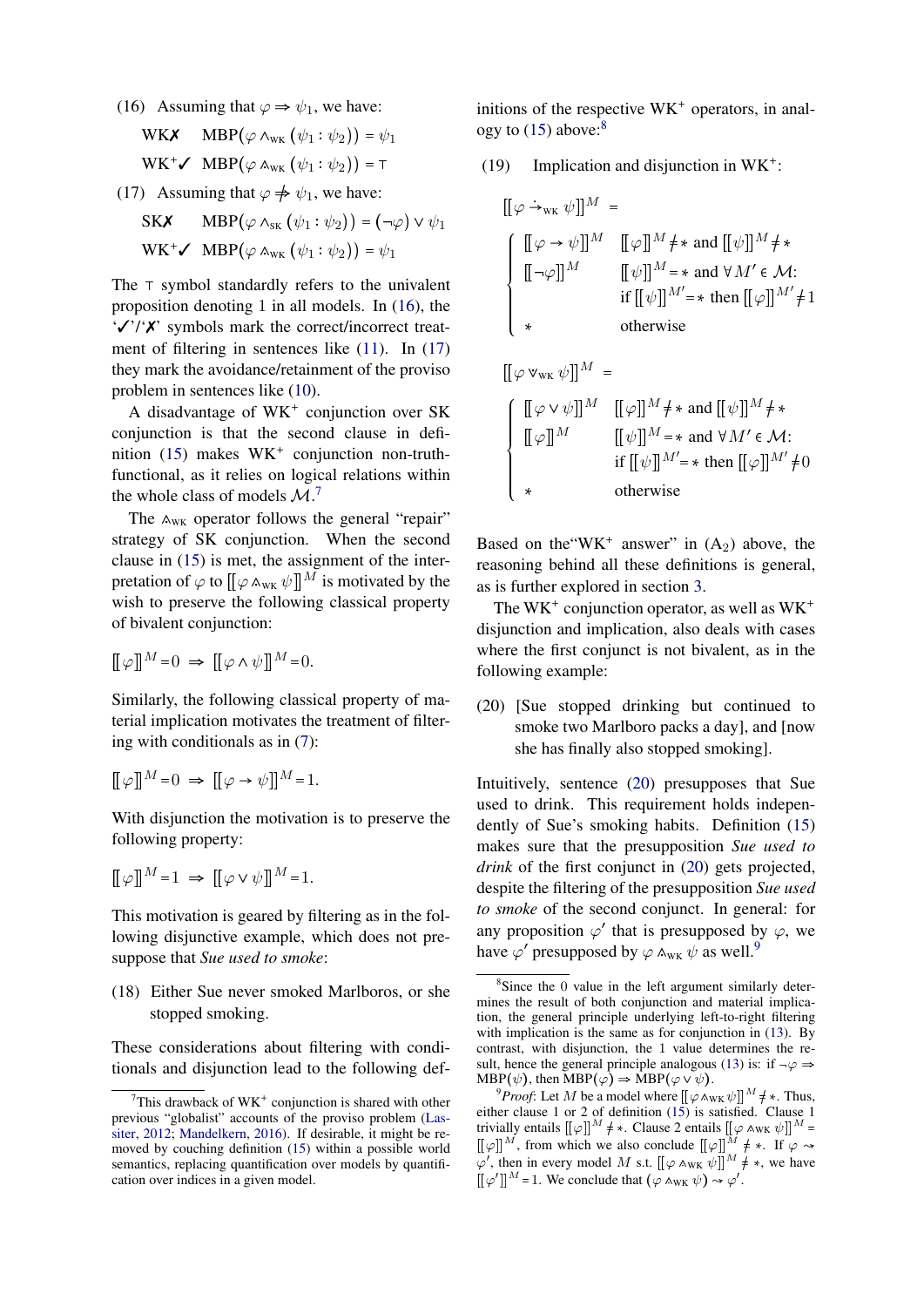Definitions [\(15\)](#page-4-3) and [\(19\)](#page-5-6) quantify over models in a way that accounts for filtering phenomena as in the following example [\(Beaver,](#page-12-12) [1999\)](#page-12-12) :

<span id="page-6-0"></span>(21) If Jane takes a bath, Bill will be annoyed that there is no more hot water.

As Beaver notes, while the relation between taking a bath and lack of hot water is by no means logical, in normal conversations the presupposition *there is no more hot water* of the consequent in [\(21\)](#page-6-0) gets filtered out. In general, this filtering is on a par with the filtering phenomena discussed above, where the relations between conjuncts are logical. However, there is one empirical caveat: an entailment  $\varphi \Rightarrow \text{MBP}(\psi)$  in [\(13\)](#page-3-1) which is not logical but restricted to a designated class of models can be explicitly denied in conversation. For instance, when a given context explicitly denies the relation between taking a bath and lack of hot water, filtering in [\(21\)](#page-6-0) disappears:

<span id="page-6-1"></span>(22) The hot water supply in Bill's place uses gas heating, so that no single person could possibly take a bath that would stop the hot water supply. At present there's some problem with Bill's heating system. Not knowing that, Bill suggests Jane, who is staying at his place, to take a bath whenever she pleases. *If Jane takes a bath, Bill will be annoyed (to hear from her) that there is no more hot water.*

Unlike the use of sentence [\(21\)](#page-6-0) in an out-of-theblue context, in the context of [\(22\)](#page-6-1) sentence [\(21\)](#page-6-0) does presuppose that *there in no more hot water*. Thus, due to the explicit denial in [\(22\)](#page-6-1) of any causal relation between Jane's bath and the lack of hot water, filtering does not take place. Using a given class of models  $M$  in definitions [\(15\)](#page-4-3) and [\(19\)](#page-5-6), rather than all possible models, allows the filtering mechanism to take into account implicit epistemic assumptions, without getting into the separate question of how these assumptions should be modeled. A similar point is made in [\(Mandelkern,](#page-12-14) [2016\)](#page-12-14) in relation to a framework of context-change potentials.

### 2.2 Conditional presuppositions

The WK<sup>+</sup> operators defined above do not expect conditional presuppositions, which were exemplified in sentence [\(8\)](#page-2-1), restated below:

[\(8'](#page-2-1)) If Sue used to smoke, she stopped smoking Marlboros.

In this case the MBP of the consequent *Sue used to smoke Marlboros* asymmetrically entails the antecedent. The second clause in the definition of the  $WK^+$  implication operator in [\(19\)](#page-5-6) does not hold in such cases. Accordingly, this operator incorrectly expects the presupposition *Sue used to smoke Marlboros* to be projected in [\(8\)](#page-2-1). Formally, for any bivalent propositions  $\varphi, \psi_1$  and  $\psi_2$ , we observe the following fact on the SK and  $WK^+$  implication operators:

<span id="page-6-5"></span>(23) Assuming that  $\psi_1 \Rightarrow \varphi$  and  $\varphi \neq \psi_1$ , we have: SK $\checkmark$  MBP $(\varphi \rightarrow_{\text{SK}} (\psi_1 : \psi_2)) = (\neg \varphi) \vee \psi_1$  $\text{WK}^+ \textbf{\textit{X}} \text{ MBP}(\varphi \rightarrow_{\text{wK}} (\psi_1 : \psi_2)) = \psi_1$ 

The  $\sqrt{\prime}$ ' $\chi$ ' symbols mark here the correct/incorrect modelling of conditional presuppositions in sentences like [\(8\)](#page-2-1).

Treating this kind of problem has led previous work to assume that the MBP of sentences like [\(8\)](#page-2-1) should be expressed by the following disjunction:

<span id="page-6-3"></span>(24) Either Sue never smoked or she used to smoke Marlboros.

Within a trivalent system, this treatment of [\(8\)](#page-2-1) is generalized using the following condition:

<span id="page-6-2"></span>(25) Left-to-right conditional presuppositions in implications  $\varphi \to \psi$ :

If MBP(
$$
\psi
$$
)  $\Rightarrow \varphi$ , then:  
\n $\neg \varphi \lor (MBP(\varphi) \land MBP(\psi)) \Rightarrow MBP(\varphi \to \psi)$ .

In words: when the MBP of the consequent  $\psi$ in  $\varphi \rightarrow \psi$  entails the antecedent  $\varphi$ , the negation of  $\varphi$  satisfies the MBP of  $\varphi \to \psi$ , as a possible alternative to the straightforward WK-based presupposition MBP $(\varphi) \wedge \text{MBP}(\psi)$ . Principle [\(25\)](#page-6-2) correctly makes the disjunction in [\(24\)](#page-6-3) entail the MBP of sentence [\(8\)](#page-2-1), as expected by the Strong Kleene system. Indeed, SK implication satisfies [\(25\)](#page-6-2). However, as in relation to presupposition filtering, this treatment of conditional presuppositions comes at the cost of leading to the proviso problem.

A simple trivalent extension of WK derives some of the most typical conditional presupposi-tions that were addressed in the literature.<sup>[10](#page-6-4)</sup> We

<span id="page-6-4"></span><sup>10</sup>There are empirical questions on whether conditional presuppositions are needed at all [\(Mandelkern,](#page-12-14) [2016\)](#page-12-14). On the other hand, there are also empirical questions on whether principle [\(25\)](#page-6-2) can cover all conditional presuppositions [\(Schlenker,](#page-12-16) [2011\)](#page-12-16). For space and time limitations I ignore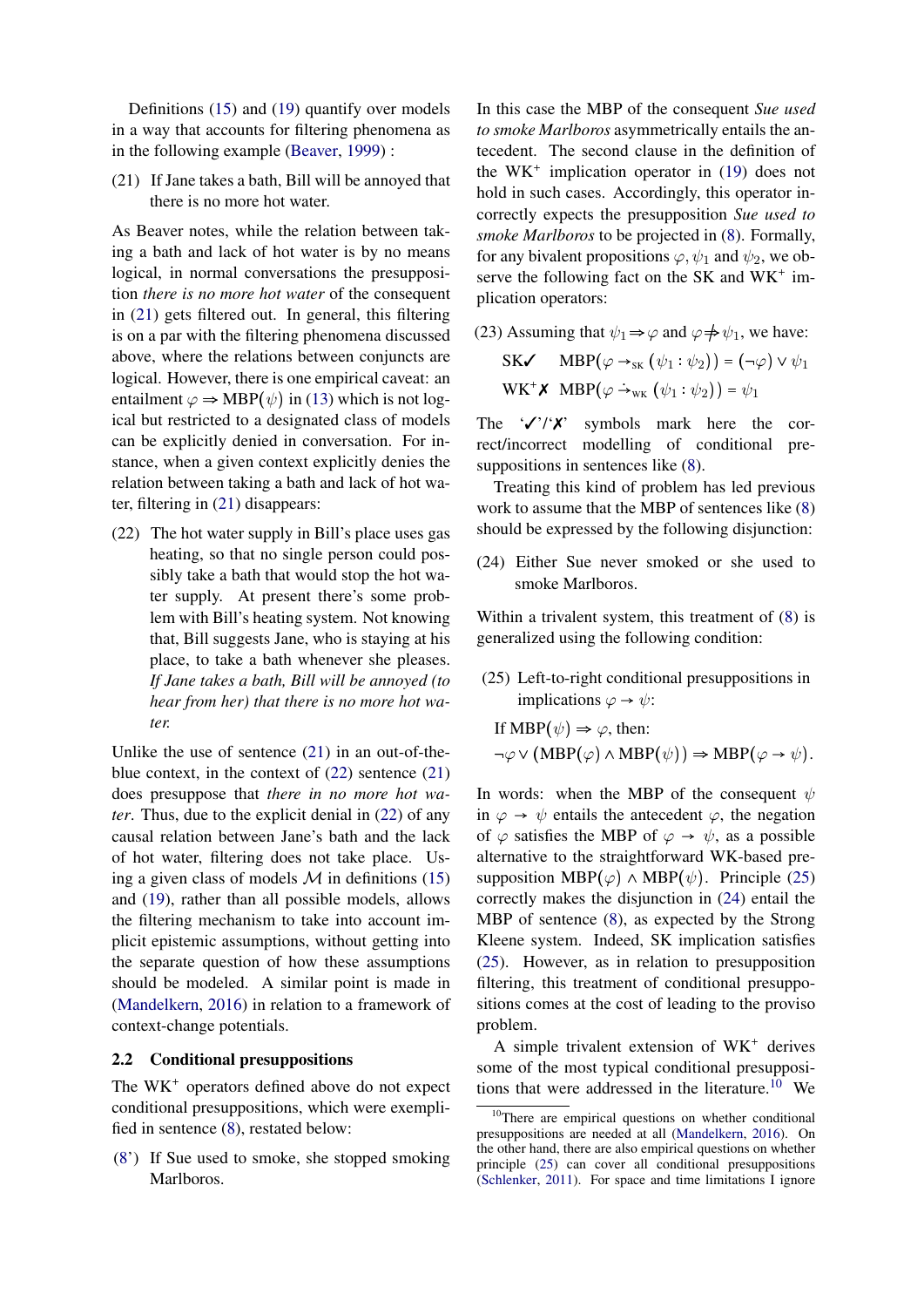refer to this extension as *weakened SK* (SK ), and base its behavior on the following answer to question (Q) above regarding the formulas that allow a repair of a presupposition failure:

 $(A_3)$  **SK<sup>-</sup>** answer on  $(Q)$ : Only formulas as in  $WK^+$  (cf.  $(A_2)$ ) as well as formulas where if one operand has a value that determines the result of  $op_2$ , the other operand fails. (*Motivation*: as in  $(A_2)$ , plus the additional motivation to extract information from a single known value only when this is globally required in order to save a formula from a failure)

Minimal strengthening of the  $\rightarrow$ <sub>WK</sub>' operator using this principle leads to the following operator, which we denote  $\rightarrow_{\rm SK}$ :

<span id="page-7-0"></span>(26) Implication in  $SK^-$ :

For propositional formulas  $\varphi$  and  $\psi$ , with M a class of models and  $M \in \mathcal{M}$  s.t.  $[\![\varphi]\!]^M$  and  $\mathbb{I} \psi \mathbb{I}^M$  are inductively specified, we define:

$$
[[\varphi \rightarrow_{\text{SK}} \psi]]^{M} =
$$
\n
$$
[[\varphi \rightarrow \psi]]^{M} [[\varphi]]^{M} \neq \ast \text{ and } [[\psi]]^{M} \neq \ast
$$
\n
$$
[[\neg \varphi]]^{M} ([[\psi]]^{M} = \ast \text{ and } \forall M' \in \mathcal{M}:
$$
\n
$$
\text{if } [[\psi]]^{M'} = \ast \text{ then } [[\varphi]]^{M'} \neq 1 \text{)}
$$
\n
$$
\text{or}
$$
\n
$$
([\varphi]]^{M'} \neq 1 \text{ and } \forall M' \in \mathcal{M}:
$$
\n
$$
\text{if } [[\varphi]]^{M'} \neq 1 \text{ then } [[\psi]]^{M'} = \ast)
$$
\n
$$
\ast \text{otherwise}
$$

This definition of SK<sup>-</sup> implication agrees with SK implication on conditional presuppositions for sentences like  $(8)$ , but, like WK<sup>+</sup> and unlike SK, does not generate proviso problems. Formally, for any bivalent propositions  $\varphi, \psi_1$  and  $\psi_2$ , we have:

<span id="page-7-3"></span>(27) a. Filtering – if 
$$
\varphi \Rightarrow \psi_1
$$
:  
\nSK $\checkmark$ : MBP( $\varphi \rightarrow_{SK} (\psi_1 : \psi_2)$ ) = T  
\nSK $\checkmark$ : MBP( $\varphi \rightarrow_{SK} (\psi_1 : \psi_2)$ ) = T

- b. Cond.Pres. if  $\psi_1 \Rightarrow \varphi$ : SK $\checkmark$ : MBP $(\varphi \rightarrow_{SK} (\psi_1 : \psi_2)) = (\neg \varphi) \vee \psi_1$  $\mathbf{SK}^- \blacktriangleleft$ :  $\mathbf{MBP}(\varphi \rightarrow_{\mathbf{SK}} (\psi_1 : \psi_2)) = (\neg \varphi) \vee \psi_1$
- c. No Proviso if  $\varphi \neq \psi_1$  and  $\psi_1 \neq \varphi$ : SKX: MBP $(\varphi \rightarrow_{SK} (\psi_1 : \psi_2)) = (\neg \varphi) \vee \psi_1$  $SK^ \checkmark$ :  $MBP(\varphi \rightarrow_{SK} (\psi_1 : \psi_2)) = \psi_1$

This establishes that in cases like  $(8)$ ,  $SK^-$  implication shows the desirable properties of SK implication, without the undesirable proviso problem.

The way in which definition [\(26\)](#page-7-0) quantifies over models accounts for conditional presuppositions that are not triggered by logical entailment, but only due to contextually salient inferential relations, similarly to filtering in sentence [\(21\)](#page-6-0). For instance, according to [\(Schlenker,](#page-12-16) [2011\)](#page-12-16), sentence [\(28\)](#page-7-1) below has the presupposition in [\(29\)](#page-7-2):

- <span id="page-7-1"></span>(28) If John visits his parents for Christmas, his sister too will give them hard time.
- <span id="page-7-2"></span>(29) If John visits his parents for Christmas, someone (namely John) will give them hard time.

This presupposition is treated here by assuming a contextual entailment from *John visits his parents for Christmas* to *someone will give John's parents a hard time*, which is of course far from being a logical entailment.

The reasoning behind the definition of SK<sup>-</sup> implication is also used in the following definitions of conjunction and disjunction:

# (30) Conjunction and disjunction in SK :

$$
[[\varphi \wedge_{SK} \psi]]^{M} =
$$
\n
$$
[[\varphi \wedge \psi]]^{M} [[\varphi]]^{M} \neq * \text{ and } [[\psi]]^{M} \neq *
$$
\n
$$
[[\varphi]]^{M} ([[\psi]]^{M} = * \text{ and } \forall M' \in \mathcal{M}:
$$
\n
$$
\text{if } [[\psi]]^{M'} = * \text{ then } [[\varphi]]^{M'} \neq 1)
$$
\n
$$
\text{or } [[\varphi]]^{M'} \neq 1 \text{ and } \forall M' \in \mathcal{M}:
$$
\n
$$
\text{if } [[\varphi]]^{M'} \neq 1 \text{ then } [[\psi]]^{M'} = *)
$$
\n
$$
\text{otherwise}
$$

these questions here. I believe that further linguistic work is needed in order to determine if conditional presuppositions. or certain types thereof, should be semantically derived. The SK<sup>-</sup> system is only presented here as one natural extension of  $WK^+$ , with no claims for empirical comprehensiveness.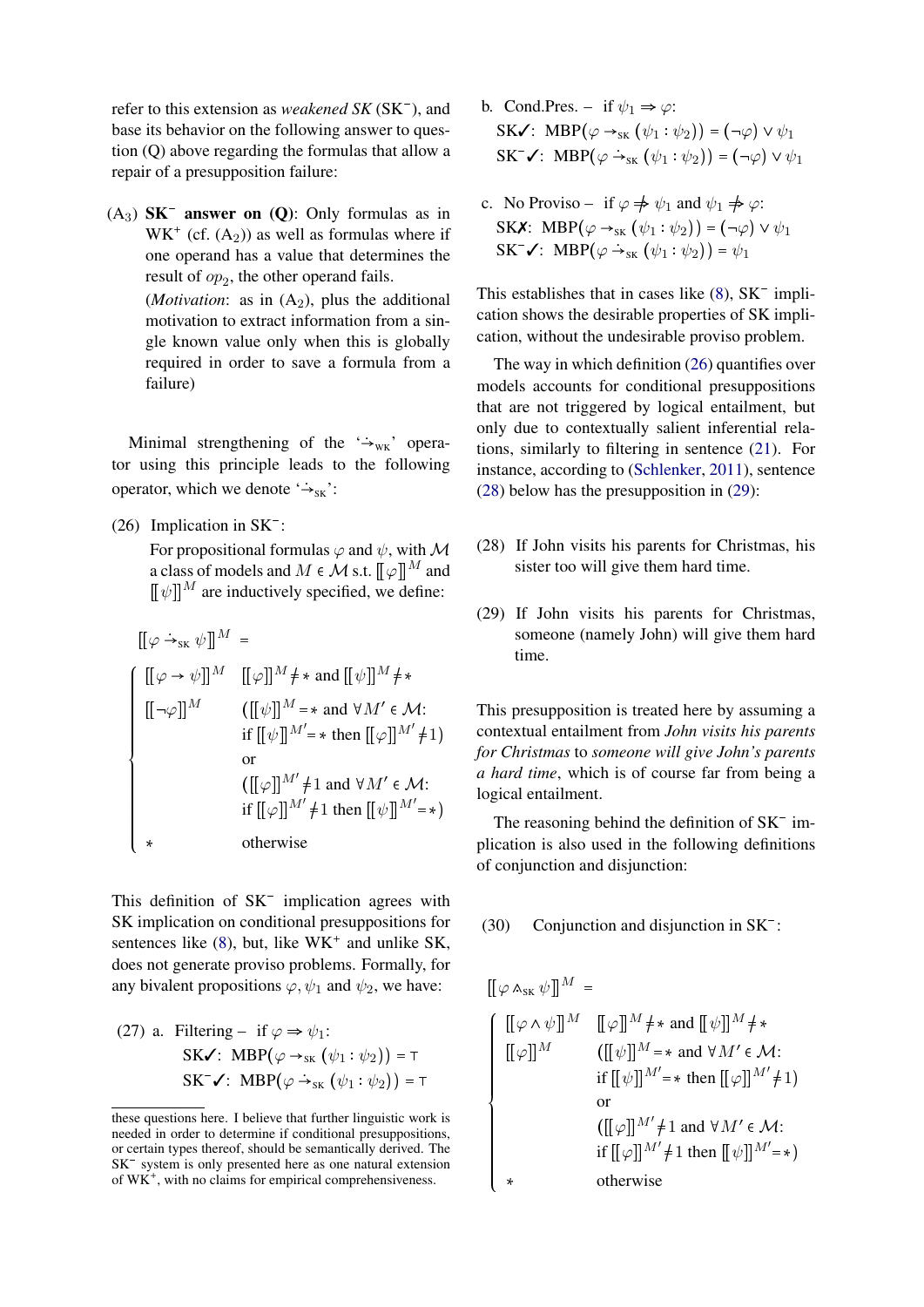$$
[[\varphi \vee_{SK} \psi]]^{M} =
$$
\n
$$
[[\varphi \vee \psi]]^{M} [[\varphi]]^{M} \neq * \text{ and } [[\psi]]^{M} \neq *
$$
\n
$$
[[\varphi]]^{M} ([[\psi]]^{M} = * \text{ and } \forall M' \in \mathcal{M}:
$$
\n
$$
\text{if } [[\psi]]^{M'} = * \text{ then } [[\varphi]]^{M'} \neq 0)
$$
\n
$$
\text{or}
$$
\n
$$
([[\varphi]]^{M'} \neq 0 \text{ and } \forall M' \in \mathcal{M}:
$$
\n
$$
\text{if } [[\varphi]]^{M'} \neq 0 \text{ then } [[\psi]]^{M} = *)
$$
\n
$$
* \text{otherwise}
$$

Similarly to SK<sup>-</sup> implication, these conjunction and disjunction operators admit conditional presuppositions while avoiding the proviso problem. Thus, when  $\varphi$ ,  $\psi_1$  and  $\psi_2$  are bivalent, we get:

If  $\psi_1 \Rightarrow \varphi$ : MBP( $\varphi \wedge_{SK} (\psi_1 : \psi_2)$ ) = ( $\neg \varphi$ )  $\vee \psi_1$ . If  $\psi_1 \Rightarrow \neg \varphi$ : MBP $(\varphi \vee_{sk} (\psi_1 : \psi_2)) = \varphi \vee \psi_1$ .

## 2.3 Summary

We have defined two sets of binary operators, referred to as 'WK<sup>+</sup>' and 'SK<sup>-</sup>', which satisfy the following, for any operator *op* and trivalent propositions  $\varphi$  and  $\psi$ :

$$
MBP(\varphi op_{wK} \psi) \Rightarrow MBP(\varphi op_{wK^+} \psi)
$$
  

$$
\Rightarrow MBP(\varphi op_{SK^-} \psi) \Rightarrow MBP(\varphi op_{SK} \psi)
$$

Further, we have shown (wit.  $(27c)$  $(27c)$ ,  $(23)$ ,  $(16)$ ):

 $MBP(\varphi op_{\rm SK} \psi) \Rightarrow MBP(\varphi op_{\rm SK} \psi)$  $\Rightarrow$  MBP( $\varphi$  op<sub>wK</sub>  $\psi$ )  $\Rightarrow$  MBP( $\varphi$  op<sub>wK</sub>  $\psi$ )

This describes a hierarchy where SK/WK operators derive the weakest/strongest presuppositions, respectively. Equivalently, and more in line with common nomenclature, Strong Kleene operators have the strongest "failure conditions" (the negation of their MBPs) whereas the failure conditions of Weak Kleene operators are the weakest. In terms of this "strength", the  $WK^+$  and  $SK^-$  operators are properly in between the two classical Kleene connectives.

## <span id="page-8-0"></span>3 Repair and value determination with general binary functions

The key to the proposal in section [2](#page-3-3) is in the general specification of "repair" conditions for failures in propositional arguments. These are principles that specify the situations under which a presupposition failure in one of a binary function's arguments may still allow the function to return a value. Following [\(George,](#page-12-17) [2008,](#page-12-17) [2014\)](#page-12-18), we aim to make the reasoning behind our proposal more explicit by generalizing it to arbitrary functions. Unlike George's work, we do not necessarily seek to generalize the Strong Kleene connectives, which lead to the proviso problem, but rather to avoid this problem using intermediate levels of presupposition projection as in the  $WK^+$  and the  $SK^-$  operators. This section generalizes these operators to arbitrary binary functions.

Given a set  $X \subset E$  and an element  $*$  in  $E - X$ , we denote  $X^* = X \cup \{*\}$ . Following [\(de Groote](#page-12-19) [and Lebedeva,](#page-12-19) [2010\)](#page-12-19), we view presupposition failure  $(*)$  as an "exception", which should be optimally "handled" or "repaired". A *repair strategy*  $\alpha$  is a method for defining  $f^{\alpha} : (A^* \times B^*) \to C^*$ for any given binary function  $f : (A \times B) \to C$ .

The Weak Kleene strategy is "no repair". Thus,  $f^{WK}: (A^* \times B^*) \rightarrow C^*$  is defined by:

<span id="page-8-1"></span>(31) 
$$
f^{wk}(x, y) =
$$
  
\n
$$
\begin{cases}\nf(x, y) & x \in A \text{ and } y \in B \\
\star & x = \star \text{ or } y = \star\n\end{cases}
$$

By contrast, Strong Kleene is based on a "maximal repair" strategy. A function  $f^{SK} : (A^* \times B^*) \to C^*$ is capable of "repairing" failures of its left/right whenever the result of  $f$  can be determined by the value of the right/left argument alone, respectively. This notion of *left*/*right* (L/R) *determination* is defined as follows:

**Definition 3.1.** For any function  $f : (A \times B) \rightarrow C$ *and value*  $c \in C$ *, we say that:* 

*A value*  $a \in A$  **L-determines**  $f$  *as*  $c$  *if*  $\forall y \in A$  $B.f(a, y) = c$ 

*A value*  $b \in B$  **R-determines**  $f$  *as*  $c$  *if*  $\forall x \in$  $A.f(x, b) = c$ 

Using the notion of L-determination, we define the *L*-determination function  $LD_f : A^* \rightarrow C^*$  of a function  $f : (A \times B) \rightarrow C$  as follows:

(32) 
$$
LD_f(x) =
$$
  
\n
$$
\begin{cases}\nc & x \in A \text{ and } x \text{ L-determines } f \text{ as } c \\
\ast & \text{otherwise}\n\end{cases}
$$

Symmetrically, the *R-determination function*  $RD_f : B^* \rightarrow C^*$  of f is defined by:

(33) 
$$
RD_f(y) =
$$
  
\n
$$
\begin{cases}\nc & y \in B \text{ and } y \text{ R-determines } f \text{ as } c \\
\ast & \text{otherwise}\n\end{cases}
$$

Bivalent conjunction, disjunction and implication satisfy: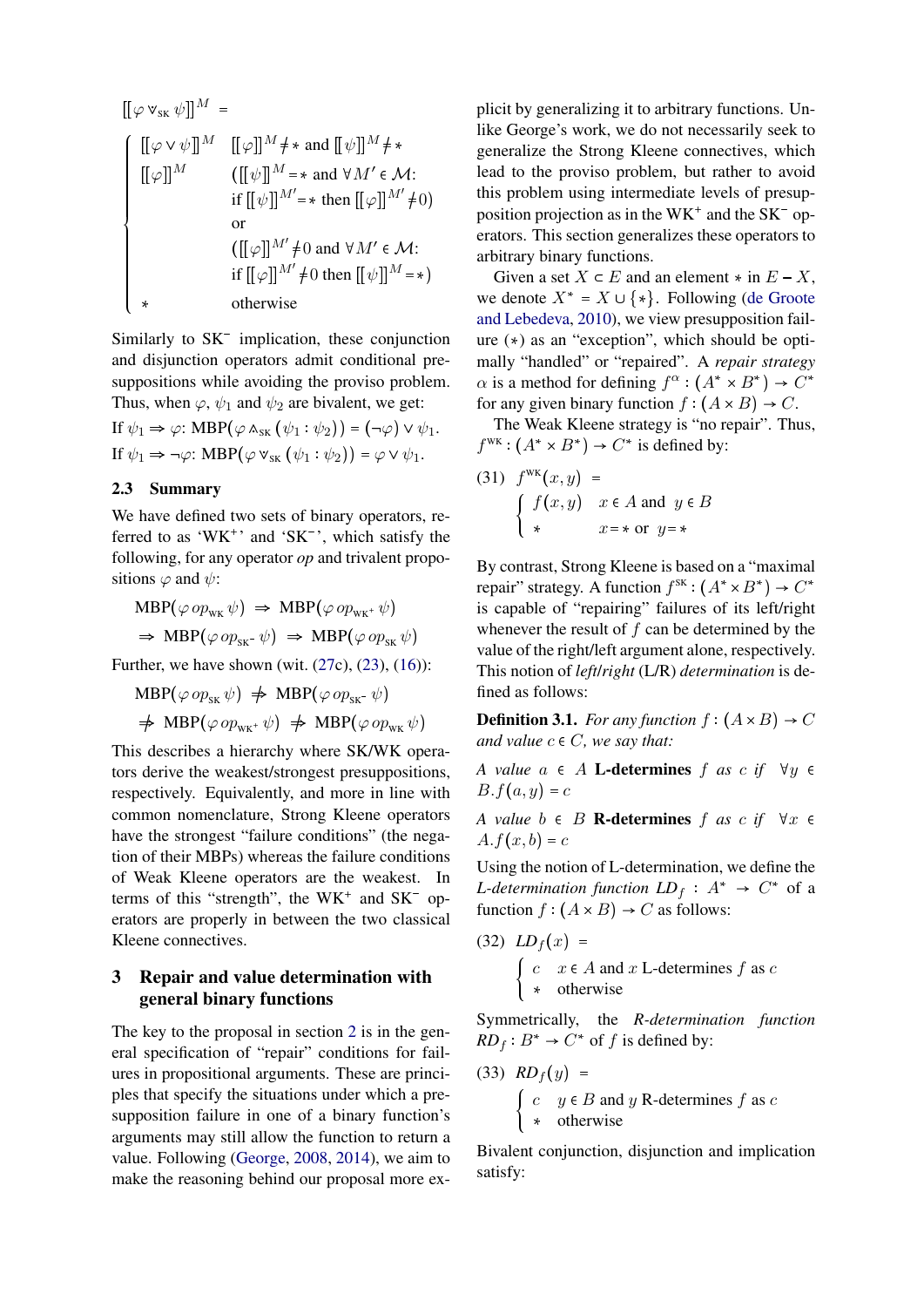| $LD_{\wedge}(0) = RD_{\wedge}(0) = 0$             | $LD_{\wedge}(1) = RD_{\wedge}(1) =$ *             |
|---------------------------------------------------|---------------------------------------------------|
| $LD_v(1) = RD_v(1) = 1$                           | $LD_v(0) = RD_v(0) = *$                           |
| $LD_{\rightarrow}(0)$ = $RD_{\rightarrow}(1)$ = 1 | $LD_{\rightarrow}(1)$ = $RD_{\rightarrow}(0)$ = * |

Using the *LD* and *RD* functions, we define a Strong Kleene function  $f^{SK} : (A^* \times B^*) \rightarrow C^*$ for any binary function  $f : (A \times B) \rightarrow C$ :

<span id="page-9-0"></span>(34) 
$$
f^{SK}(x, y) =
$$
  
\n
$$
\begin{cases}\nf(x, y) & x \in A \text{ and } y \in B \\
c & c \in C \text{ and } (LD_f(x) = c) \\
\ast & \text{otherwise}\n\end{cases}
$$

It will be observed that the standard WK/SK connectives (tables [1](#page-1-1) and [2\)](#page-1-2) apply the respective repair strategies [\(31\)](#page-8-1)/[\(34\)](#page-9-0) to the bivalent connectives. Like their propositional instantiations in the Kleene tables, the more general strategies [\(31\)](#page-8-1) and [\(34\)](#page-9-0) are "local" in that for given values  $x$  and y, they completely determine the value  $f^{\alpha}(x, y)$ based on  $f$ , x and y. By contrast, the WK<sup>+</sup> and SK<sup>-</sup> operators of section [2](#page-3-3) rely on entailments between propositional formulas, hence they are not local in this sense (as mentioned above, the WK and SK<sup>-</sup> operators are not truth-functional).

In order to compare the WK and SK strategies  $(31)$  and  $(34)$  to global generalizations of the WK<sup>+</sup> and SK<sup>-</sup> operators, we first define global versions of the former. Let  $M$  be a model over expressions within a type system for  $n$ -place functions and products (e.g. [van Benthem](#page-12-20) [\(1991\)](#page-12-20)). For any type  $\tau$ , we standardly denote  $D_{\tau}^M$  for the domain of values of type  $\tau$  in M, allowing partial function values. For any such type and model, we assume that the exceptional value  $*$  is not in  $D_{\tau}^{M}$ , and denote  $D_{\tau}^{M^*} = (D_{\tau}^M)^*$ . For an expression exp of type  $\tau$ , we need to specify an element of  $D_{\tau}^{\tilde{M}^*}$  as the denotation of  $exp$ . This element is denoted  $[[exp]]^{M^*}$ . Globalizing the WK and SK repair strategies above, we assume that  $F$  is a binary function expression of type  $(a \bullet b)c$ , and  $exp<sub>1</sub>$  and  $exp<sub>2</sub>$  are expressions of type a and b, respectively. We assume by induction that for every model  $M \in \mathcal{M}$ :  $\llbracket F \rrbracket ^{\widetilde{M}} \in D_{(\texttt{a}\bullet \texttt{b})\texttt{c}}^{M}, \; \llbracket exp_{1} \rrbracket ^{M^{*}} \in D_{\texttt{a}}^{M}$  $*$  and  $[\![exp_{\mathbf{2}}]\!]^{M^*}\!\!\in\!D_{\mathbf{b}}^{M}$ .

<span id="page-9-2"></span>Definition 3.2. *The* global WK and SK strate-

**gies** for 
$$
[[F(exp_1, exp_2)]]^{M^*}
$$
 are defined by:  
\n $[[F^{WK}(exp_1, exp_2)]]^{M^*} =$   
\n $([[F]]^M)^{wk}([[exp_1]]^{M^*}, [[exp_2]]^{M^*})$   
\n $[[F^{SK}(exp_1, exp_2)]]^{M^*} =$   
\n $([[F]]^M)^{SK}([[exp_1]]^{M^*}, [[exp_2]]^{M^*})$ 

For example, let 'mult' denote a the standard binary multiplication operator over real number expressions, and let  $\prime$  denote the standard partial division operator over real number expressions. Let  $[[1/r]]^{M^*}$  be inductively specified as  $*$ in models  $M^*$  where  $[[r]]^{M^*} = 0$ . Considering the Kleene-repaired expression mult<sup> $\alpha$ </sup> $(r, 1/r)$ , we observe that any model M s.t.  $\llbracket r \rrbracket^{M^*} =$ 0 satisfies  $[[\text{mult}_{\infty}^{\text{wk}}(r, 1/r)]]^{M^*} = \frac{d}{r}$  whereas  $[[\textbf{mult}^{SK}(r,1/r)]]^{M^*} = 0.$ 

Generalizing the and  $WK^+$  and  $SK^-$  operators of section [2](#page-3-3) involves considering the global strategies they employ. In such global strategies, we need to classify which expressions  $F(exp_1, exp_2)$ are "repairable" in cases of failure of  $exp<sub>2</sub>$ . This classification depends on the denotations of  $F$ ,  $exp<sub>1</sub>$  and  $exp<sub>2</sub>$  in different models. We start out with generalizing the  $WK<sup>+</sup>$  operators. Definition [3.3](#page-9-1) below specifies the conditions under which the WK<sup>+</sup> strategy is allowed to "repair" failures of  $exp<sub>2</sub>$ . As in definition [3.2,](#page-9-2) we are given a binary function expression F of type  $(a \bullet b)c$ , and expressions  $exp_1$  and  $exp_2$  of type a and b, respectively, s.t. for every model  $M \in \mathcal{M}$ :  $[[F]]^M \in D_{(a \bullet b)c}^M$ ,  $[\hspace{-1.5pt}[ \exp_{{\bf a}}\hspace{-1.5pt}] \hspace{-1.5pt}]^{M^*}\hspace{-1.5pt} \in\hspace{-1.5pt} D_{\bf a}^M$ \* and  $[[exp_2]]^{M^*} \in D_{\mathsf{b}}^M$ .

<span id="page-9-1"></span>**Definition 3.3.** Given a class of models  $M$ , let  $c \in$  $\bigcap_{M\in\mathcal{M}}D^M_{\mathsf{c}}$  , and suppose that every model  $M$   $\in\mathcal{M}$ where  $[[exp_2]]^{M^*} = \star$  and  $[[exp_1]]^{M^*} \neq \star$  satisfies:  $LD_{\text{F} \parallel M}$  ( $\text{F} \parallel \text{exp}_1 \parallel^{M^*}$ ) = c. Then we say that the *expression*  $F(exp_1, exp_2)$  *is* **R-repairable as** *c*.

In words: an expression  $F(exp_1, exp_2)$  is Rrepairable when there is a value  $c$  of type  $c$ shared by all models, and for all models, c is Ldetermined by the value of  $exp_1$  for F whenever  $exp_2$  fails and  $exp_1$  does not.<sup>[11](#page-9-3)</sup>

Example 1: Let us again consider the expression  $mult(r, 1/r)$ . The expression  $1/r$  denotes  $*$  precisely in those models where the value of  $r$  is 0, which L-determines the result of mult as 0. Thus,  $mult(r, 1/r)$  is R-repairable with respect to stan-

<span id="page-9-3"></span> $11$ For the sake of presentation, this condition is stronger than necessary: we might as well require the value  $c$  to only be shared by models where  $exp_2$  fails and  $exp_1$  does not.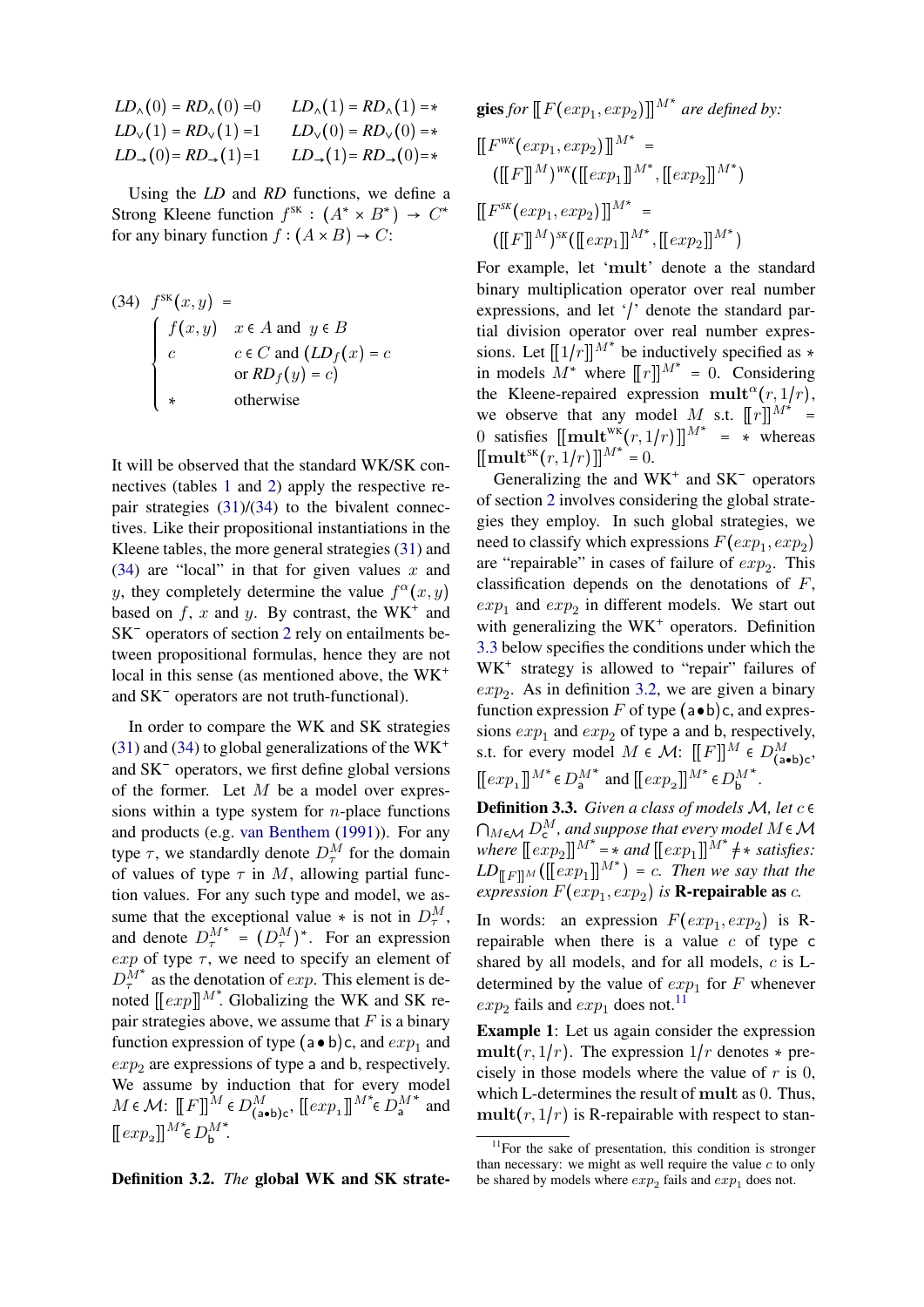dard models of the real numbers.

Example 2: Let us consider the expression  $F(r, \sqrt{r})$  over the real numbers, where  $F(x, y)$ is defined by 0 for  $x = -3$  and by  $x + y$  otherwise. In models where  $r = -3$ , this is the value of the left-hand argument of the expression  $F$ , which L-determines the result of the function that F denotes. Accordingly, for  $r = -3$  the value of  $F^{SK}(r, \sqrt{r})$  is 0, which repairs the failure of  $\sqrt{r}$ . However, since the expression  $\sqrt{r}$  fails for all negative values of  $r$  other than  $-3$ , and these values do not L-determine the value of  $F$ , the expression  $F(r, \sqrt{r})$  is not generally R-repairable.

Example 2 highlights a general difference between the SK repair strategy and the  $\text{WK}^+$  repair strategy employed in section [2.](#page-3-3) The SK connectives deal with failures of the right-hand value in all models where the value of the left-hand value L-determines the result. By contrast, the  $WK<sup>+</sup>$  operators only deal with failures of the right-hand argument as long as any such failure entails that the value of the left-hand argument L-determines the result. Thus, our propositional  $WK^+$  operators only deal with failures of  $\psi$  formulas in *Rrepairable* formulas of the form  $\varphi$  op  $\psi$ . To generalize this  $WK^+$  strategy, we again let F be a binary function expression of type  $(a \bullet b)c$ , and let  $exp<sub>1</sub>$  and  $exp<sub>2</sub>$  be expressions of type a and b, respectively. We assume by induction that for every model  $M \in \mathcal{M}$ :  $[[F]]^M \in D_{(a \bullet b)c}^M$ ,  $[[exp_1]]^{M^*} \in D_a^{M^*}$  and  $[[exp_2]]^{M^*} \in D_b^{M^*}$ . \* and  $\llbracket exp_2 \rrbracket^{M^*} \in D_{\mathsf{b}}^M$ .

<span id="page-10-0"></span>Definition 3.4. *The (global)* WK strategy *for*  $[[F(exp_1, exp_2)]]^{M^*}$  is defined by:

 $\sim$   $\sim$   $\sim$   $\sqrt{3}$ 

$$
\begin{aligned}\n\left[ F^{wK^+}(exp_1, exp_2) \right]^{M^*} &= \\
\left[ \begin{array}{c} \left[ \left[ F(exp_1, exp_2) \right] \right]^{M} \\
 \left[ exp_1 \right]^{M^*} \neq \ast \text{ and } \left[ \left[ exp_2 \right] \right]^{M^*} \neq \ast \n\end{array} \right] \\
c \quad LD_{\left[ \left[ F \right] \right]^{M}}(\left[ exp_1 \right]^{M^*}) = c \in \bigcap_{M \in \mathcal{M}} D_c^M \\
\text{and } F(exp_1, exp_2) \text{ is R-repairable as } c \\
\ast \quad otherwise\n\end{array}
$$

The propositional  $WK^+$  operators of section [2](#page-3-3) are instances of definition [3.4,](#page-10-0) which is also applicable to binary functions more generally. For instance, based on the facts in examples 1 and 2 above, we conclude that  $\text{mult}^{\text{wkt}^+}(r, 1/r) = 0$ when  $r = 0$ , but  $F<sup>WK<sup>+</sup></sup>(r, \sqrt{r}) = *$  when  $r = -3$ , in contrast with  $F^{SK}(r, \sqrt{r}) = 0$ . This is by virtue

of the R-reparability of  $mult(r, 1/r)$  and the non-R-reparability of  $F(r, \sqrt{r})$ .

The generalization of the SK<sup>-</sup> operators of section [2](#page-3-3) is similarly obtained, by reversing the direction of the implication in the definition of R-reparability. We call this notion *anti-Rreparability* and define it as follows:

**Definition 3.5.** Given a class of models  $M$ , let  $c \in$  $\bigcap_{M\in\mathcal{M}}D^M_{\mathsf{c}}$ , and suppose that every model where  $LD_{[[F]]^M}([exp_1]]^{M^*}) = c$ , we have  $[[exp_2]]^{M^*} =$  $\ast$ . Then we say that the expression  $F(exp_1, exp_2)$ *is* anti-R-repairable as c*.*

In words: an expression  $F(exp_1, exp_2)$  is anti-Rrepairable when there is a value  $c$  of type c shared by all models, and in all models where  $c$  is  $L$ determined by  $exp_1$  for F, the evaluation of  $exp_2$ fails.

The expression  $F(r, \sqrt{r})$  of example 2 above is an instance of an anti-R-repairable expression, for the only value of  $r$  that L-determines the value of this expression, namely  $r = -3$ , fails the righthand argument.

In the following definition we use the notion of anti-R-reparability to generalize the  $SK^-$  strategy.

<span id="page-10-1"></span>Definition 3.6. *The (global)* SK strategy *for*  $[[F(exp_1, exp_2)]]^{M^*}$  is defined by:

$$
\begin{aligned}\n\left[\left[F^{SK^-}(exp_1, exp_2)\right]\right]^{M^*} &= \\
\left[\left[F(exp_1, exp_2)\right]\right]^{M} \\
\left[exp_1\right]^{M^*} &+ \times \text{ and } \left[exp_2\right]\right]^{M^*} &+ \times \\
c \quad LD_{\left[[F]\right]^{M}}(\left[exp_1\right]^{M^*}) = c \in \bigcap_{M \in \mathcal{M}} D_{\mathsf{c}}^M \\
\text{ and } F(exp_1, exp_2) \text{ is R-repairable as } c \\
\text{ or anti-R-repairable as } c \\
\star \quad otherwise\n\end{aligned}
$$

*otherwise*

Definition [3.6](#page-10-1) adds to definition [3.4](#page-10-0) the possibility that the expression  $F(exp_1, exp_2)$  is anti-R-repealable. The propositional  $SK^-$  operators of section [2](#page-3-3) are instances of definition [3.6,](#page-10-1) which is also applicable to binary functions more generally. For instance, the expression  $F(r, \sqrt{r})$  in example 2 satisfies  $F^{SK}(r, \sqrt{r}) = 0$  when  $r = -3$ . Still, in terms of its repair potential, the SK<sup>-</sup> strategy is weaker than the SK strategy. The following example illustrates that with a non-propositional expression.

Example 3: Let us consider the expression  $G(r, \sqrt{s})$ , where  $G(x, y)$  is defined by 0 for  $x < 0$ and by  $x + y$  otherwise. In models where  $r = -5$ and  $s = -3$ , the value of the left-hand argument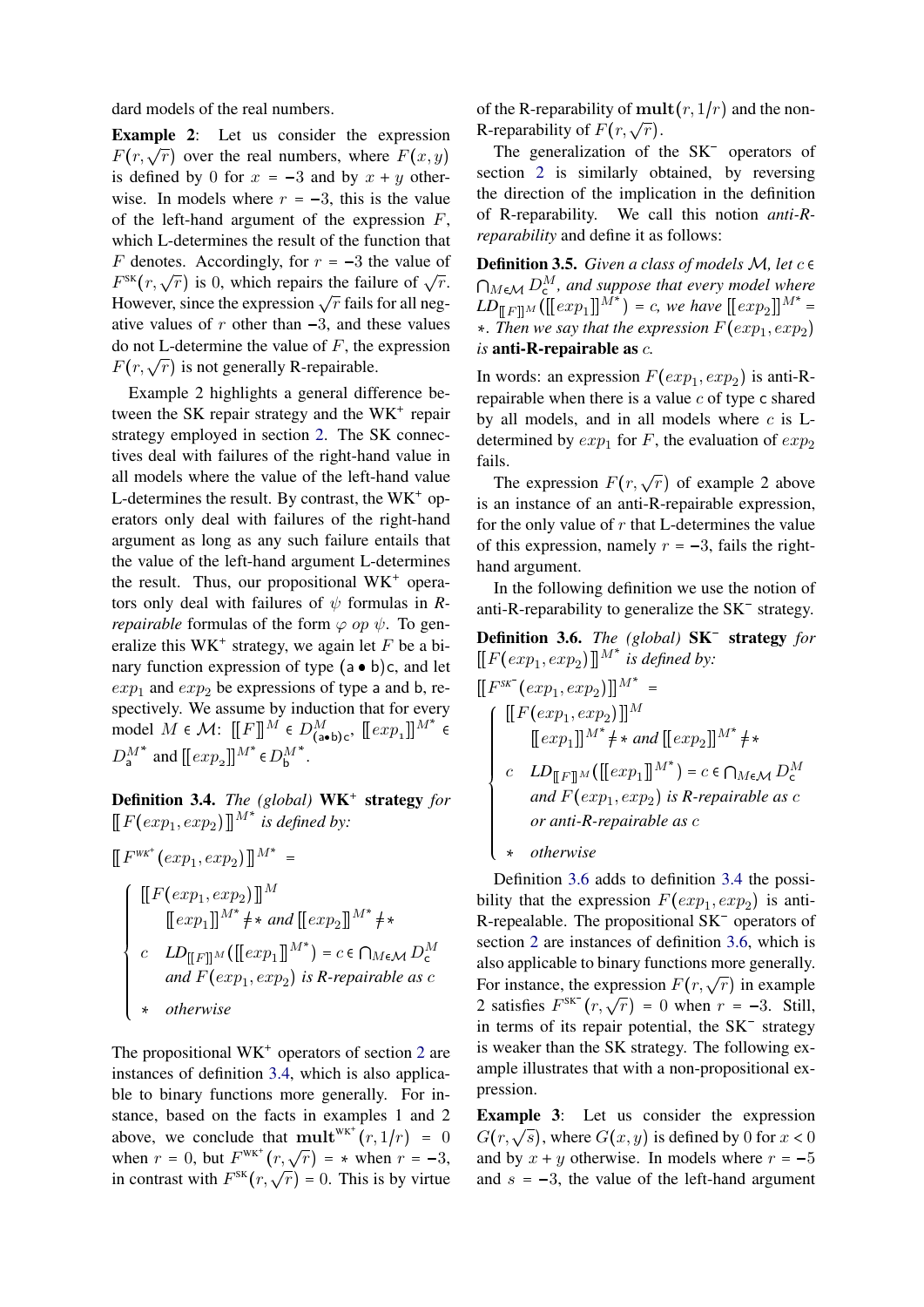$(-5)$  L-determines the value of G. Accordingly, when  $r = -5$  and  $s = -3$ , the value of  $G^{SK}(r, \sqrt{s})$ is 0 despite the failure of  $\sqrt{s}$ .<sup>[12](#page-11-0)</sup> By contrast, there are models where the expression  $\sqrt{s}$  fails and r is positive, hence does not L-determine the value of G. Conversely, there are also models where the expression  $\sqrt{s}$  does not fail and r is negative, hence L-determines the value of G. This means that the Expression  $G(r, \sqrt{s})$  is neither R-repairable nor anti-R-repairable. As a result, in models where  $r = -5$  and  $s = -3$ , the expression  $G^{SK^-}(r, \sqrt{s})$ fails, unlike its SK parallel.

From the definitions above and examples 1-3 we conclude that the more general repair strategies for binary functions show the same hierarchy that we pointed out for the propositional connectives: the SK strategy is the most general repair strategy, WK allows no repair, whereas the repair strategies of  $WK^+$  and  $SK^-$  are properly in between these two extremes.

### 4 Concluding remarks

This paper proposed new binary operators on truth-value denoting expressions, which, unlike the Weak Kleene connectives, allow filtering and conditional presuppositions, and unlike the Strong Kleene connectives, do not face the "proviso" problem. We defined asymmetric operators that allow left-to-right filtering (the "Weak Kleene plus" operators) as well as conditional presuppositions (the "Strong Kleene minus" operators) without proviso-like problems. These operators were generalized for arbitrary binary function expressions, which reveals the centrality of values that left/right-determine the result of a function for the treatment of presupposition projection in trivalent semantics.

One last note is in place about the special status of Strong Kleene (SK) connectives in the treatment of the third truth-value  $\star$ . As has been previously observed [\(Muskens,](#page-12-21) [1995;](#page-12-21) [Beaver and Krah](#page-12-5)[mer,](#page-12-5) [2001\)](#page-12-5), SK conjunction and disjunction are greatest lower bound and least upper bound operators, respectively, with respect to the less-or-equal partial order, where '1' and '0' are treated numerically and  $\dot{\cdot}$  is treated numerically as  $\frac{1}{2}$ . This

gives the following lattice structure in SK trivalent logic (see [Fitting](#page-12-22) [\(1991\)](#page-12-22) for generalizations):



When it comes to theories of presupposition projection, this formal elegance has an empirical price: the SK-based partial order is a proper subset of the order determined by the Tarskian notion of entailment [\(Keenan,](#page-12-1) [1973;](#page-12-1) [Beaver,](#page-12-2) [1997\)](#page-12-2) in definition [1.1.](#page-0-4) Tarskian entailment in trivalent semantics supports the following preorder:



Importantly, when it comes to entailment in natural language there is reason to prefer the Tarskian preorder to the SK partial order. For instance, the sentence *Sue has stopped shouting* intuitively entails the sentence *Sue is not shouting*, but the former can denote '\*' while the latter denotes '0' (e.g. in situations where Sue has just started shouting). This indicates that the preorder determined by the Tarskian condition is advantageous to the SK-based partial order as a basis for a trivalent semantics of presuppositions. The  $0$  and  $\ast$  values are distinguished by their projection but no by their support of entailment relations. This is expected by the Tarskian preorder and not by the SK partial order. Thus, although the SK truth tables are logically natural, and indeed have led to interesting logical results, their modelling of the value as "unknown" or "in between 0 and 1" is the source of their proviso problem when used for meanings of natural language operators. A linguistically more adequate view ensues from treating the  $\ast$  value as a "failure" or an "exception" as in the Weak Kleene connectives or [\(de Groote and](#page-12-19) [Lebedeva,](#page-12-19) [2010\)](#page-12-19). This requires further inquiries into intermediate systems like the  $WK^+$  or  $SK^$ operators that were studied above. These operators sacrifice truth-functionality – or, more generally, locality or at least extensionality – but model filtering and conditional presuppositions similarly to the Strong Kleene connectives, without running into their well-known problems.

<span id="page-11-0"></span><sup>12</sup>We may consider this kind of case as an illustration of a "proviso problem" for non-propositional binary functions: L-determination by the left-hand argument guarantees a successful evaluation of the function in cases when its right-hand argument fails, even if that failure is logically unrelated to Ldetermination.